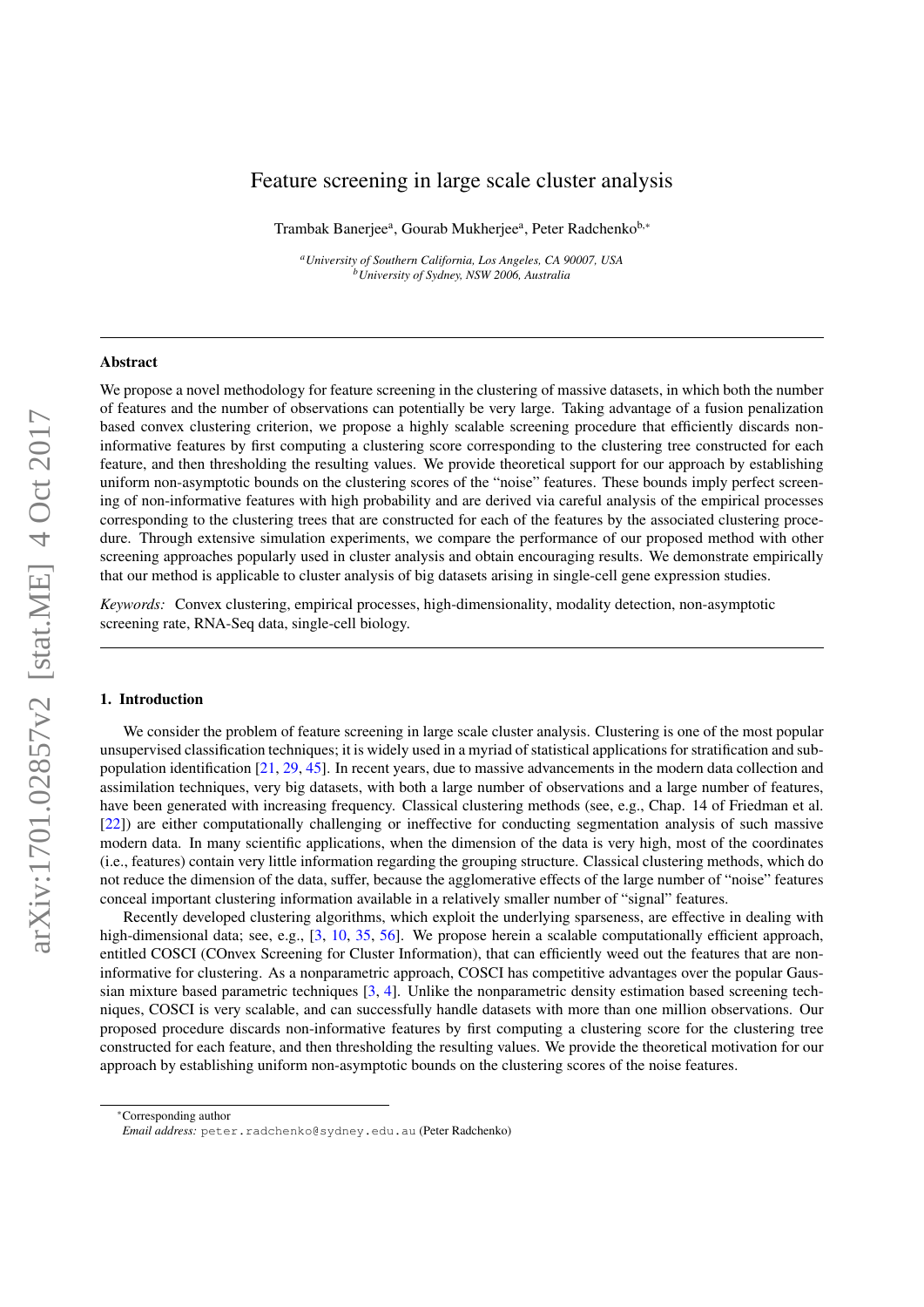Our theoretical results are a significant extension of the univariate results in Radchenko and Mukherjee [\[43\]](#page-23-6). We rely herein on a more careful analysis of the empirical processes corresponding to the clustering trees constructed for each feature by the associated clustering procedure. We derive a stronger tail probability bound for the clustering score of each feature, which then allows us to establish a uniform bound for all the clustering scores of the non-informative features in the high-dimensional setting, where the number of such features can be extremely large. Using this uniform bound, we infer that under mild regularity conditions on the population distribution, the proposed COSCI algorithm will discard the non-informative features and perfectly select the informative features with very high probability.

High-dimensional datasets arising in modern biology, econometrics, engineering, text mining and signal processing [\[33\]](#page-23-7) require a significant degree of feature screening for subsequent application of a clustering algorithm. We illustrate the applicability of COSCI for making scientific discoveries through the analysis of single cell biological data. Emerging technologies, such as single-cell mass cytometry [\[6\]](#page-21-2), next-generation sequencing [\[39\]](#page-23-8) and microfluidic methods [\[15,](#page-23-9) [55\]](#page-24-1), have recently enabled us to collect gene and protein expression information for each cell [\[53\]](#page-24-2). The resulting datasets, which are not only very high-dimensional but also contain a large number of cellular observations, serve as invaluable resources for the characterization of the cellular hierarchy in multi-cellular organisms. Often, the biological question associated with these datasets is the identification of homogeneous cellular sub-populations based on the differential expression patterns of the genes. The composition of these sub-populations is subsequently analyzed to detect interesting structures.

Recently, several algorithms such as viSNE [\[1\]](#page-21-3), Wanderlust [\[5\]](#page-21-4), ECLAIR [\[26\]](#page-23-10), SPADE [\[42\]](#page-23-11), SLIDE [\[46\]](#page-23-12) and Scaffold maps [\[49\]](#page-23-13) have been developed for conducting such sub-population analysis for single cell data. Most of these methods conduct either dimension reduction through PCA related methods or handle large sample sizes via down-sampling. While these algorithms are widely used, they lack appropriate mathematical guarantees to show that the resulting sub-populations are not due to random fluctuations and will be reproducible across datasets generated from experiments conducted under similar conditions. Furthermore, the use of techniques such as PCA to reduce dimensionality in these settings can be called into question [\[11\]](#page-23-14) because (a) the inferred sub-populations may not be sparse in the expression patterns of the genes, in which case PCA has been theoretically proven to produce inconsistent results [\[36\]](#page-23-15); (b) there is no guarantee that cluster information is aligned in the direction of maximum variance.

As a motivational example, consider the problem of cellular sub-population detection in a single-cell RNAseq data analyzed in Giecold et al. [\[26\]](#page-23-10) (henceforth referred to as G16). This massive dataset holds the expression levels of  $p = 8716$  genes for  $n = 2730$  mice bone marrow cells [\[41\]](#page-23-16). One of the key scientific objectives is to infer the lineage pattern of the identified sub-populations based on 33 lineage markers. If the sub-populations differ with respect to a relatively small subset of all the genes considered, then, from the statistical perspective, the problem reduces to screening out the non-informative features from the data consisting of vectors  $X_1, \ldots, X_p \in \mathbb{R}^n$  and identifying a subset of features that retains the cluster information. As such identifying the best subset of the g subset of features that retains the cluster information. As such, identifying the best subset of the genes with respect to the cluster information is an important statistical endeavor with critical biological implications; see [\[56\]](#page-24-0) and the references therein.

Unlike the methods that use downsampling, COSCI can accommodate sample sizes on the order of 10<sup>6</sup>. COSCI first produces a score,  $S_i \in (0, 0.5]$ , for each feature, which reflects its relative importance for clustering, and then screens out the features with lower scores. When applied to the aforementioned RNASeq data, COSCI orders the scores of the 8716 genes and selects the top 2304 genes, which include 12 of the 33 lineage markers (see Figure [1,](#page-2-0) bottom left; the selected genes are highlighted in solid black and the black dots are the 33 lineage markers). The heatmap (Figure [1,](#page-2-0) bottom right) of the expressions for the 19 sub-populations detected via *k*-means on the COSCI selected features shows that the inferred sub-populations differ significantly across the 12 selected lineage markers. After applying *k*-means to detect the sub-populations on the 2304 genes selected by COSCI we got a misclassification error (computed as CER = 1– Rand Index,  $[14, 44]$  $[14, 44]$  $[14, 44]$ ) of approximately 0.15. This error is significantly smaller than several other methods that are widely used for such clustering problems especially when the proportion of selected features is taken into account (see Figure [1,](#page-2-0) top right). We revisit this example with more details in Section [4.2.](#page-10-0)

#### *1.1. Connections to related statistical literature*

Within the statistical literature, a number of recently proposed clustering approaches execute feature screening as the first step and then rely on conventional clustering techniques, such as *k*-means, to cluster the remaining data. For example, Chan and Hall [\[10\]](#page-23-4) proposed a nonparametric feature screening method that is based on coordinate-wise excess masstests [\[12\]](#page-23-19). They rank the features using the values of the corresponding test statistic. Feature selection then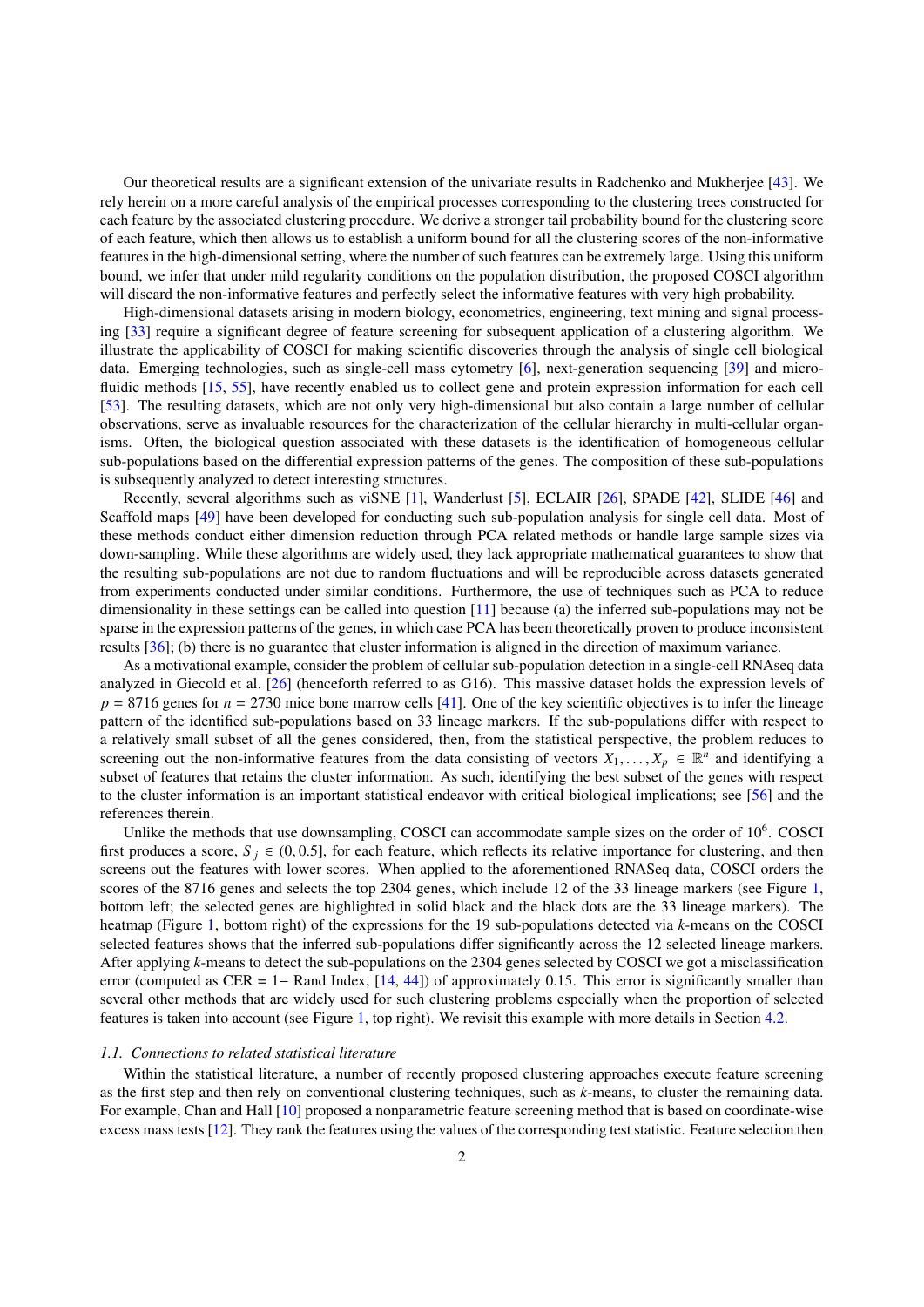

<span id="page-2-0"></span>Figure 1: Application of COSCI to RNA-Seq data of G16: At top left we have the heatmap of the  $8716 \times 2730$  expression matrix, where red denotes high expression and bisque stands for low expression. A priori we know that there are 19 sub-populations among the cells. The goal is to detect these sub-populations and study their composition with respect to the 33 lineage markers. The plot at bottom left shows the distribution of feature scores  $S_j$ . The dashed horizontal line is the screening threshold of 0.188, which is chosen by COSCI. All the features with scores above<br>the threshold are selected. The black dots are the 33 lineage markers. The the threshold are selected. The black dots are the 33 lineage markers. The heatmap at the bottom right shows the composition of the 19 cellular sub-populations among the 33 lineage markers. The 12 lineage markers in blue are the selected ones. At top right is the plot of the error rate (*y*-axis) vs. the proportion of features selected (*x*-axis) for different methods. COSCI selects the fewest features and applying *k*-means or Sparse *k*-means to the COSCI selected features returns a smaller error rate.

follows by identifying a kink in the plot of the within-cluster sum of squares versus the number of identified clusters. Witten and Tibshirani [\[56\]](#page-24-0) proposed the sparse *k*-means and sparse hierarchical clustering approaches, which employ *k*-means and hierarchical clustering, respectively, on a feature weighted dissimilarity matrix, where the weights are encouraged to be sparse. Their method is largely inspired by the popular COSA algorithm of [\[23\]](#page-23-20) and is more adept at sparse clustering. Recently, Arias-Castro and Pu [\[2\]](#page-21-5) proposed Sparse Alternate Sum (SAS) clustering, which uses a hill-climbing approach to solve the sparse *k*-means optimization problem.

On the parametric side, several model-based clustering approaches have been introduced [\[40,](#page-23-21) [54,](#page-24-3) [57\]](#page-24-4). These techniques typically maximize a penalized likelihood under a Gaussian mixture model, where the penalization serves the purpose of implicit feature selection. Jin et al. [\[34\]](#page-23-22) and Jin et al. [\[35\]](#page-23-5) propose IF-PCA, which is a two-step clustering method — the first step conducts coordinate wise feature selection, and the second step performs *k*-means clustering on the matrix of left singular vectors of the selected features. The feature selection step uses the Kolmogorov–Smirnov test for normality to rank the features, followed by the use of the Higher Criticism (HC) [\[16,](#page-23-23) [17\]](#page-23-24) functional to finally select the features. Theoretical properties of clustering algorithms that combine feature selection with clustering have also been recently studied. For example, Azizyan et al. [\[4\]](#page-21-1) provide information theoretic bounds on clustering accuracy of the high-dimensional Gaussian mixtures, while Arias-Castro and Verzelen [\[3\]](#page-21-0) establish minimax rates for the problems of mixture detection and feature selection under the sparsity assumption.

Our work is closer to the approaches of [\[10\]](#page-23-4), [\[35\]](#page-23-5) and [\[56\]](#page-24-0), where the objective is to screen out the noise features. We analyze the problem of feature screening in large scale clustering and propose COSCI — a novel computationally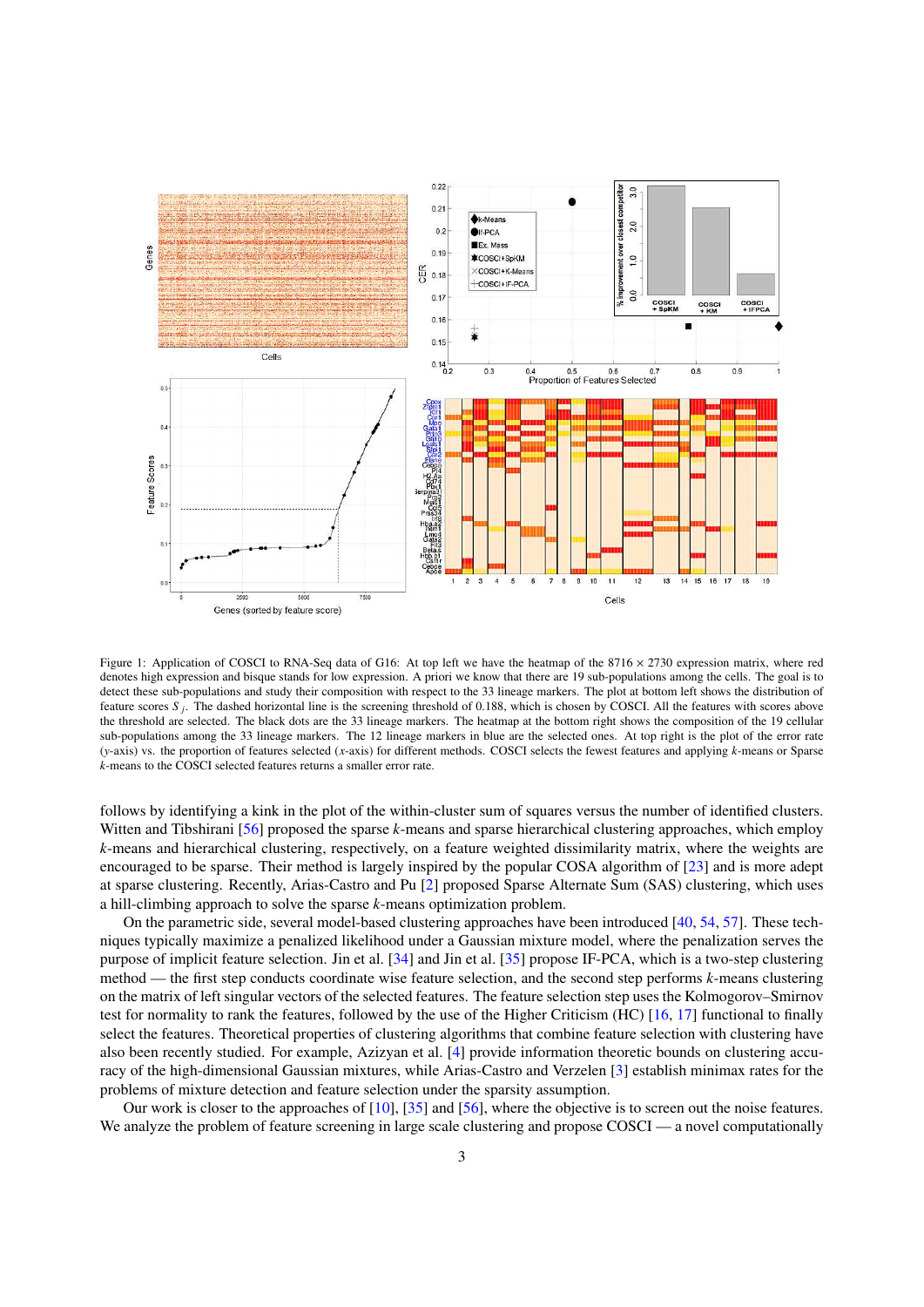efficient screening procedure with strong theoretical motivation. COSCI uses a nonparametric approach to rank order the features by their clustering leverage. In this respect, it differs from the recently proposed screening techniques, such as IF-PCA, which rely on a parametric family as a point of reference to gauge feature strength for clustering.

### *1.2. Organization of the paper*

In Section [2](#page-3-0) we present and discuss our screening methodology. More specifically, Algorithm 1 provides the details of the implementation, while Section [2.1](#page-4-0) contains the main theoretical motivation and associated results. Section [3](#page-5-0) provides two approaches that aid the selection of the screening threshold. In Section [4](#page-6-0) we conduct a detailed empirical analysis of our approach using both simulated data and real data from microarray experiments. Section [5](#page-12-0) concludes the paper. Proofs and additional technical details are relegated to the Appendix.

# <span id="page-3-0"></span>2. Methodology and main results

We consider the problem of clustering *n* observations based on *p* features in the setting where most of the features contain no clustering information. Noting that these "noise" features have unimodal marginal distributions (which may differ across the features), we develop a univariate approach, which, based on the sample observations, evaluates whether the true underlying density is unimodal. The theoretical and empirical results provided in Sections [2.1](#page-4-0) and [4](#page-6-0) demonstrate that our approach is successful at screening out the noise and identifying the signal features even in very high-dimensional scenarios.

The key ingredients of our proposed COSCI methodology are a univariate merging algorithm, which constructs a clustering tree for each of the features, and a screening of the merge sizes, which identifies the signal features as those with at least one sufficiently large merge. We discuss each of these components in detail below.

*Univariate merging algorithm.* With the goal of checking unimodality for each of the feature coordinates, we consider the following univariate optimization problem:

<span id="page-3-1"></span>
$$
\min_{c_1, ..., c_n \in \mathbb{R}} \sum_{i=1}^n (x_i - c_i)^2 + \lambda \sum_{1 \le k < \ell \le n} |c_k - c_\ell|.\tag{1}
$$

It is based on the observations  $x_i$  and corresponds to minimizing the within-cluster sum of squares under constraints on the *L*<sub>1</sub>-distance between the cluster centroids  $c_k$ . Here  $\lambda$  is a non-negative penalty weight. The convexity of the objective function in [\(1\)](#page-3-1) has been exploited to develop algorithms for efficiently producing the path of solutions as a function of the penalty weight [\[31,](#page-23-25) [32,](#page-23-26) [43\]](#page-23-6). Clustering algorithms based on fusion penalization of this type have become very popular in large scale clustering [\[13,](#page-23-27) [31,](#page-23-25) [43,](#page-23-6) [51,](#page-23-28) [58\]](#page-24-5) and regression analysis [\[8,](#page-23-29) [37,](#page-23-30) [47,](#page-23-31) [48\]](#page-23-32).

The entire path of solutions corresponding to the objective criterion [\(1\)](#page-3-1) can be found by a simple merge algorithm in  $O(n \ln n)$  operations. Starting with *n* observations in *n* clusters, we sequentially merge the nearest (in terms of the weighted distance as shown in Algorithm 1) adjacent centroids until we are left with just one cluster in the end.

*Merge sizes.* Given a merge of sub-clusters  $C_1$  and  $C_2$ , we calculate its size, which we define as

<span id="page-3-2"></span>
$$
\alpha = n^{-1} \min(|C_1|, |C_2|) \mathbf{1} \{ n^{-1}(|C_1| + |C_2|) \ge 0.5 \},\tag{2}
$$

where |· | denotes the cardinality of a set. The above thresholding of the mass after merge ensures that we only identify a merge as big if it results in a significantly large cluster. This protects us from the risk of discovering potential big merges on smaller fragments of the sample, where the nature of these merges can be very fragile due to sampling fluctuations.

The fundamental working principle of our proposed COSCI approach rests on the following property of the merge sizes: if  $x_1, \ldots, x_n$  are indeed generated by a non-informative density, then the sample merges  $\alpha_1, \ldots, \alpha_{n-1}$  will be uniformly small for sufficiently large *n*. A multivariate version of this property is formalized in Theorem [1](#page-4-1) below. In contrast, if the underlying distribution contains a moderate amount of cluster information, then the merge sequence will have at least one merge that is *big*. The last fact is illustrated by Theorem 1 in [\[43\]](#page-23-6); see also the discussion above Corollary [1.](#page-5-1) Based on these properties of the merge sizes, we conduct the following screening procedure.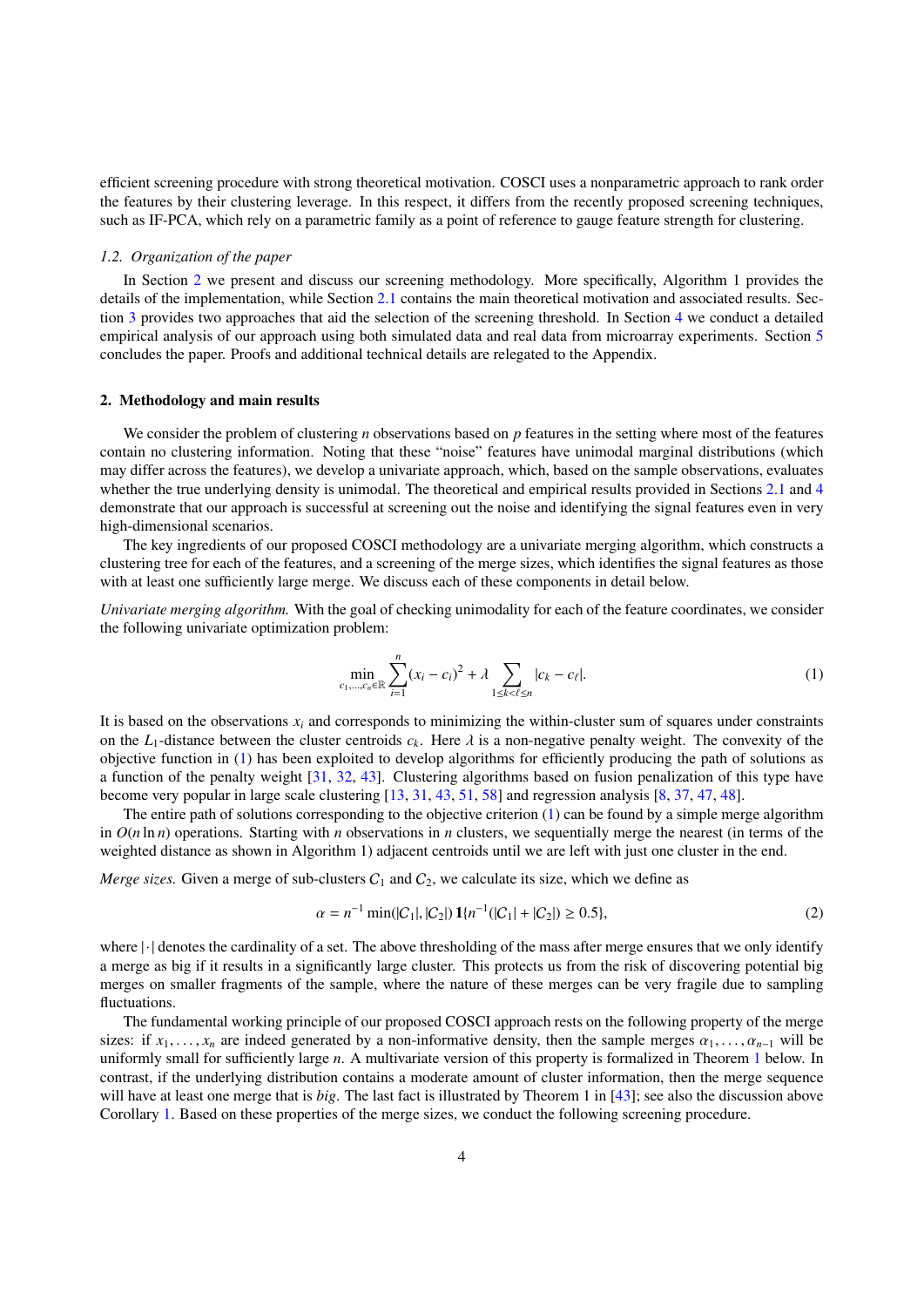*Screening the merges.* Given a pre-defined threshold  $\alpha_0$ , we flag the feature as potential "signal", if there exists a corresponding merge, say the *i*th merge, such that  $\alpha_i \ge \alpha_0$ .

Our proposed methodology is formalized in Algorithm 1 below.

# Algorithm 1: COSCI procedure for feature screening

INPUT: Data matrix  $X_{n\times p}$  and tuning parameter  $\alpha_0$ . FOR each  $j \in \{1, \ldots, p\}$ : INITIALIZE: Sort data in ascending order and store them as  $x = \{x_1, \ldots, x_n\}$ . Set *k*, the number of clusters, equal to n. For each  $r \in \{1, \ldots, n\}$ , set  $c_r = \{x_i\}$ . REPEAT: Find consecutive adjacent centroid distances:  $d(r, r + 1) \leftarrow (c_{r+1} - c_r)/(|c_r| + |c_{r+1}|)$ .<br>Find clusters with minimum merging distance:  $r^* \leftarrow$  arg min  $d(r, r + 1)$ . Find clusters with minimum merging distance:  $r^* \leftarrow \arg \min_r d(r, r + 1)$ .<br>Merge clusters  $r^* \cdot r^* + 1$ , re-label remaining clusters and set  $k \leftarrow k - 1$ . Merge clusters  $r^*$ ,  $r^* + 1$ , re-label remaining clusters and set  $k \leftarrow k - 1$ . Find the merge size,  $\alpha_{n-k}^j$ , using equation [\(2\)](#page-3-2). UNTIL  $k = 1$ STORE: Clustering score:  $S_j = \max_{1 \le k \le n-1} \alpha_k^j$ *k* FEATURE SCREENING:  $\hat{\mathcal{I}}_S = \{j : S_j \geq \alpha_0\}$ 

See [Appendix A.3.1](#page-19-0) for a detailed description of the computational steps involved in Algorithm 1. We note that a significant gain in computational time is achievable via a parallel implementation of the top *for* loop in Algorithm 1 that runs across the *p* features.

### <span id="page-4-0"></span>*2.1. Theoretical support: Perfect screening property*

Let  $I<sub>S</sub>$  and  $I<sub>N</sub>$  be the index sets corresponding to the "signal" and the "noise" features, respectively. Define  $p_S = |I_S|$  and  $p_N = |I_N|$ . Given feature *j*, we write  $S_j(\tau)$  for the corresponding largest merge size, computed the same way as  $S_j$  in Algorithm 1, but under the restriction that the midpoint between the two merged sub-clusters lies between the sample quantiles of order  $100 \times \tau$  and  $100 \times (1 - \tau)$ , where  $\tau$  is an arbitrarily small but positive number.

Theorem [1,](#page-4-1) stated below, establishes a uniform non-asymptotic bound on the merge sizes that are produced when our procedure is applied to the noise features. The regularity conditions, C1 and C2, are imposed on the family of marginal distributions of the noise features, and are fairly mild. In particular, they are satisfied for locationscale families of unimodal differentiable densities with a finite first moment. The proof of Theorem [1](#page-4-1) is provided in [Appendix A.1.](#page-12-1) In what follows,  $a \lor b = \max(a, b)$  and  $a \land b = \min(a, b)$ , for any  $a, b \in \mathbb{R}$ .

<span id="page-4-1"></span>Theorem 1. *Suppose that regularity conditions C1 and C2, stated in [Appendix A.1,](#page-12-1) are satisfied. For each* τ > <sup>0</sup> *there exist positive constants <sup>c</sup>*1*, <sup>c</sup>*2*, <sup>b</sup> and* κ*, whose choice does not depend on either <sup>n</sup> or <sup>p</sup>N, such that, as long as*  $p_N \leq \exp(\kappa n)$ *, inequalities* 

$$
\max_{j \in I_N} S_j(\tau) \le b \, \frac{\ln(p_N \vee n)}{n}
$$

*hold with (high) probability bounded below by*  $1 - c_1 p_N^{-c_2}$ *.* 

The above theorem provides the theoretical justification for the screening step in our proposed procedure. The result is non-asymptotic, and the proof involves careful analysis of the empirical process associated with the merging algorithm for each feature. Under a mild restriction on the number of features relative to the sample size, the above theorem ensures that the clustering scores of all the noise features are uniformly very close to zero. Thus, if we use any arbitrarily small but prefixed value for the threshold α<sup>0</sup>, we have theoretical guarantees for *perfectly screening out* all the noise coordinates.

It is important to have a small value of  $\alpha_0$  to avoid screening out the informative features, which have nonnegligible clustering scores  $S_j$ . Theorem [1](#page-4-1) suggests that  $\alpha_0^{OR} = b \ln(p \vee n)/n$  is a reasonable choice. Provided *n* is<br>sufficiently large, an approach using the above choice of  $\alpha_0$  will not screen out the features ide sufficiently large, an approach using the above choice of  $\alpha_0$  will not screen out the features identified as multi-cluster features by the *population clustering procedure*, defined in Section 2.2 of [\[43\]](#page-23-6). The next result, which is a consequence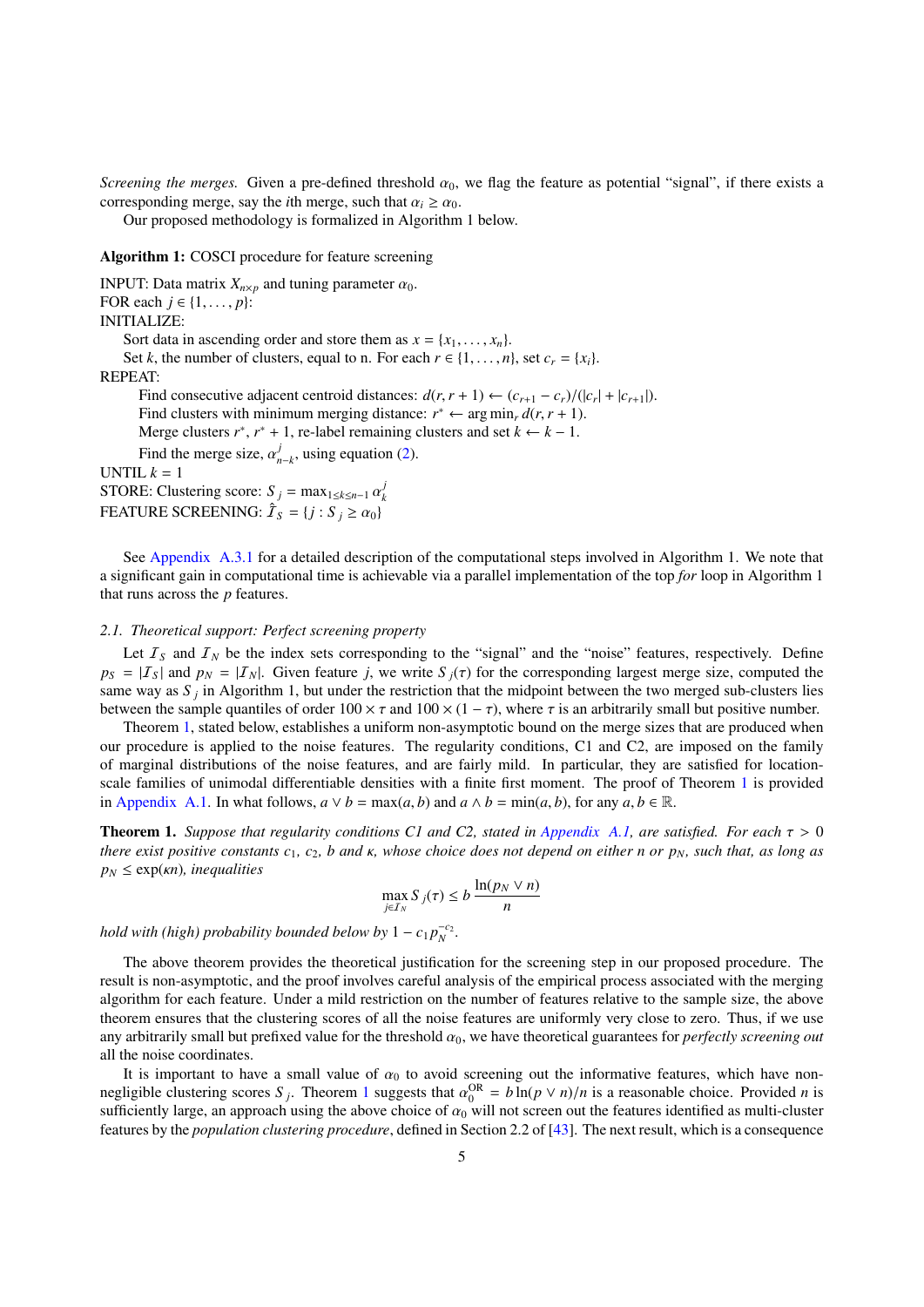of Theorem [1](#page-4-1) above and Theorem 1 in [\[43\]](#page-23-6), formalizes this point. Note that [\[43\]](#page-23-6) demonstrate, through simulations and theoretical analysis, that the population procedure generally classifies multi-modal distributions as multi-cluster, provided the corresponding sub-populations are of reasonable size and have a moderate amount of separation. To illustrate this fact, in [Appendix A.3.4](#page-21-6) we provide a detailed summary of how the population procedure performs on a wide variety of bimodal Gaussian distributions.

<span id="page-5-1"></span>Corollary 1. *Suppose that regularity conditions C1 and C2, stated in [Appendix A.1,](#page-12-1) are satisfied. Let the cardinality of the set* I*<sup>S</sup> be bounded above by a universal constant. Suppose that the population clustering procedure identifies each feature in*  $I_s$  *as multi-cluster. Then, for all sufficiently small*  $\tau > 0$  *there exist positive constants*  $c_1$ ,  $c_2$ , *b and*  $\kappa$ , *whose choice does not depend on either n or p, such that*

$$
Pr({j : Sj(\tau) > \alpha_0^{OR}} = \mathcal{I}_S) \ge 1 - c_1 p^{-c_2},
$$

*as long as*  $p \leq \exp(\kappa n)$ .

We view  $\alpha_0^{\text{OR}}$  as the *oracle choice* of the threshold. However, it is difficult to evaluate it from the data, primarily anset the constant *h* depends on the marginal densities  $g_0$  of the noise features. In the f because the constant *b* depends on the marginal densities  $g_j$  of the noise features. In the following section, we discuss several practical choices for the threshold parameter.

### <span id="page-5-0"></span>3. Estimation of hyperparameters

The COSCI procedure presented in Algorithm 1 requires only one tuning parameter,  $\alpha_0$ , as an input. The *oracle threshold choice*  $\alpha_0^{OR}$  is difficult to estimate from the data, as the marginal distributions of the features are typically unknown. In what follows, we present two approaches for estimating  $\alpha_0$  that are adaptive unknown. In what follows, we present two approaches for estimating  $\alpha_0$  that are adaptive to the sample size *n*, in the sense that a larger threshold is chosen for smaller sample sizes.

#### *3.1. Simulation based*

We generate data of varying sample sizes from several well-known unimodal distributions and use it to assess at which values of  $\alpha_0$  COSCI will detect no clusters, screen out the corresponding non-informative feature. The eight unimodal distributions considered in Table [A.10](#page-20-0) are meant to represent the spectrum of the noise coordinates that are commonly encountered in real data applications. They include symmetric densities with the support equal to the entire real line R, densities with heavy tails and those with bounded support.

Table [A.10](#page-20-0) in [Appendix A.3.2](#page-20-1) presents the results of this simulation exercise over 100 repetitions. For example, when the noise coordinate is Gaussian, and the sample size is  $n = 500$ , COSCI detects clusters in the majority of the 100 repetitions when  $\alpha_0 \le 0.05$ . Thus, an appropriate threshold for this case should at least be greater than 0.05. For larger sample sizes, COSCI detects no clusters with a relatively smaller  $\alpha_0$ . A general theme that emerges from this table is that when the underlying density is non-Gaussian with support over all of R or  $\mathbb{R}_+ = (0, \infty)$ , smaller thresholds seem to succeed at screening out the corresponding feature, when compared to the Gaussian case for the same sample size. Similarly to the Gaussian case, densities with bounded support, such as the Beta and the Triangular distribution, require a larger threshold to succeed. Our practical recommendation is to assume an underlying Gaussian noise distribution and use  $\alpha_0$  as the smallest threshold that detects no clusters given the sample size *n*. Let  $\hat{\alpha}_0$  be such a threshold. Then, the selected feature set is  $\hat{\mathcal{I}}_S = \{j : S_j \ge \hat{\alpha}_0\}.$ 

### <span id="page-5-2"></span>*3.2. Data driven*

In this section, we use a data driven technique to estimate  $\alpha_0$ . We work under the large-scale multiple testing framework of Efron [\[19\]](#page-23-33) and transform the problem of estimating  $\alpha_0$  into a problem of feature selection using the merge sizes  $S_1, \ldots, S_p$ . One can then read off the optimal  $\alpha_0$  from the selected features as

$$
\hat{\alpha}_0 = \min_{j \in \hat{\mathcal{I}}_S} S_j,
$$

where  $\hat{\mathcal{I}}_S$  holds the indices of the selected features. Let  $\psi_j = 2S_j$  be the test statistic for testing the significance of cluster strength in feature *i*. Note that the *dc* is have a mixture density f given by cluster strength in feature *j*. Note that the  $\psi_j$ 's have a mixture density *f* given by  $f(\psi) = \pi_0 f_0(\psi) + (1 - \pi_0) f_1(\psi)$ ,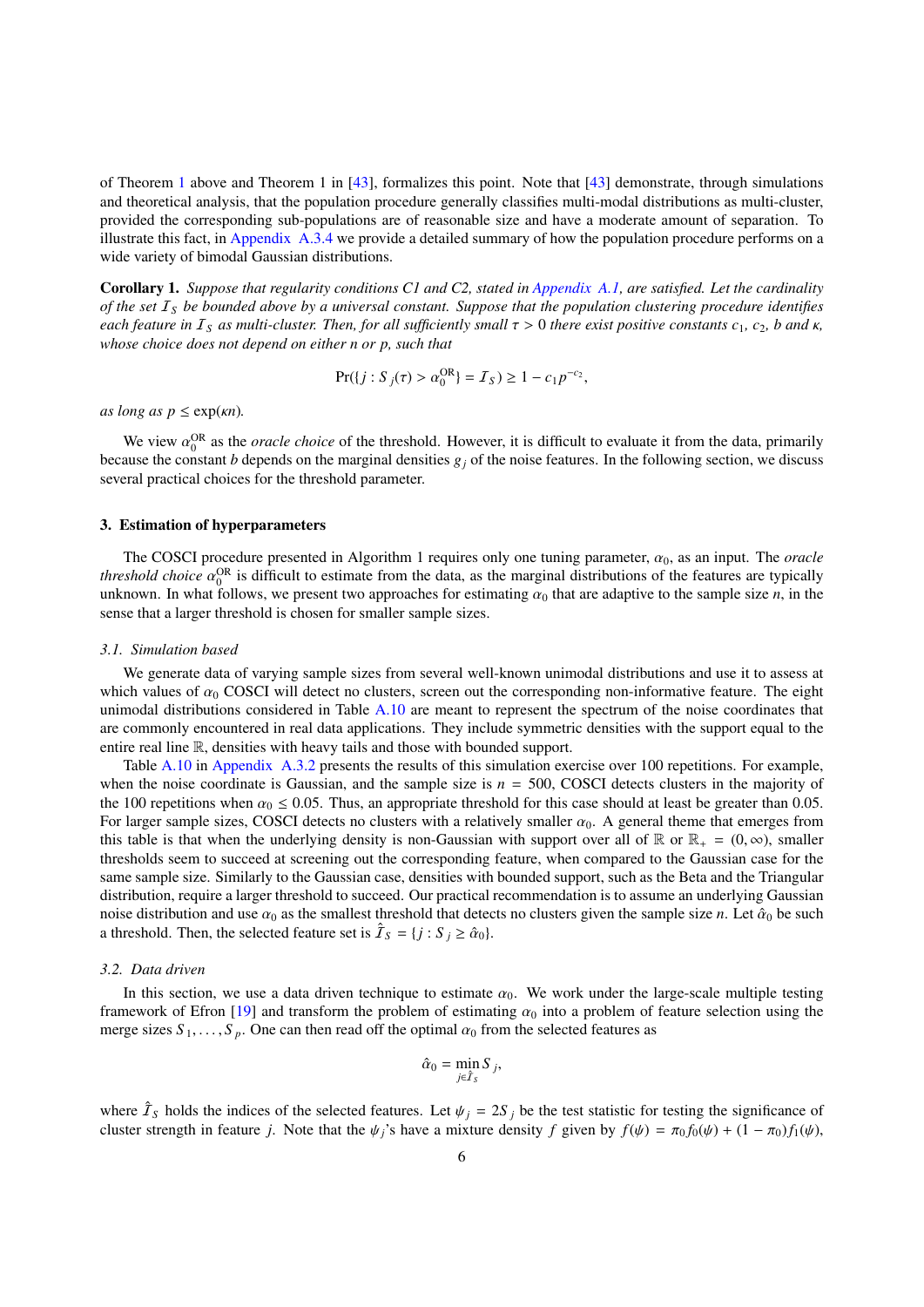where  $f_0$  is the *theoretical null* distribution and  $\pi_0$  is the null prior probability. The exact distributional form of  $f_0$ is, however, unknown, primarily because we do not know the underlying distribution of the noise coordinates that generate the *S* <sup>*j*</sup>s. Nonetheless, Table [A.10](#page-20-0) ascertains that  $f_0$  is right-skewed on the support [0, 1], with the mass concentrated around zero for large *n*. We use the MLE method of [\[19\]](#page-23-33) to estimate the empirical null distribution from the observed  $\psi_i$ 's as a Beta distribution and obtain the estimated false discovery rate (fdr)

<span id="page-6-2"></span>
$$
T_j = \hat{\pi}_0 \hat{f}_0(\psi_j) / \hat{f}(\psi_j)
$$
\n(3)

under the prescribed assumption that  $\pi_0 \ge 0.9$ , i.e., at least 90% of the *p* tests are null and  $f_1(\psi) = 0$  on A, where  $\mathcal{A} = \{\psi_{(1)} \leq \cdots \leq \psi_{(0.9p)}\}.$  This scheme works reasonably well in both the simulations and the real data examples that we considered. For additional information about fdr see, e.g., Chap. 5 of Efron [\[18\]](#page-23-34). For estimating the mixture density *f*, we adopt Lindsey's method [\[20,](#page-23-35) [38\]](#page-23-36) that models the histogram bin counts using Poisson regression, treating the bin centers as covariates. Finally, to select the features we adopt the two-stage approach to signal screening recently introduced in Cai and Sun [\[9\]](#page-23-37), the details of which are relegated to [Appendix A.3.3.](#page-20-2)

In the empirical analysis that follows, we estimate  $\hat{\mathcal{I}}_S$  and  $\hat{\alpha}_0$  using the method described above.

### <span id="page-6-0"></span>4. Empirical analysis

#### <span id="page-6-1"></span>*4.1. Simulations*

We perform several simulation experiments to gauge the feature screening performance of COSCI under two scenarios: (i)  $p \lt n$  and (ii)  $p > n$ . For scenario (i), we implement two experiments and use the following four competing approaches of feature screening in clustering to compare the performance of our proposed method:

- 1. Sparse *k*-means clustering (SpKM) and hierarchical clustering (SpHC) [\[56\]](#page-24-0) we use the R-package sparcl.
- 2. Sparse Alternate Sum (SAS) clustering  $[2]$  we use the R codes available at the author's site (see: [https:](https://github.com/victorpu/SAS_Hill_Climb) [//github.com/victorpu/SAS\\_Hill\\_Climb](https://github.com/victorpu/SAS_Hill_Climb)).
- 3. Influential Features PCA (IF-PCA) [\[35\]](#page-23-5) we use the MATLAB codes available at the author's site (see [http:](http://www.stat.cmu.edu/~jiashun/Research/software/HCClustering/) [//www.stat.cmu.edu/˜jiashun/Research/software/HCClustering/](http://www.stat.cmu.edu/~jiashun/Research/software/HCClustering/)).
- 4. Excess Mass method (Ex. Mass) [\[10\]](#page-23-4) for which unfortunately a software implementation is not available in the public domain. Noting that the excess mass test and the dip test are equivalent in a univariate setting [\[12\]](#page-23-19), we implement a version of this method for coordinate-wise feature screening using Hartigan's Dip test [\[27,](#page-23-38) [28\]](#page-23-39). For feature selection, we select those features for which the multiplicity adjusted [\[7\]](#page-23-40) *p*-values from this test are at most 0.05.

For each of the above methods, we are only interested in their feature selection capabilities and not on their clustering performance.

For simulation Experiment I, we consider features from a wide range of parametric distributions including correlated features and consider three different sample sizes from low to high. Simulation Experiment I represents scenario (i); we fix  $p = 50$  and consider a design matrix  $X_{n \times 50}$  with  $p_S = 5$  and  $p_N = 45$ . The  $p_N$  noise coordinates are taken to be iid standard Gaussian,  $N(0, 1)$ , while the  $p<sub>S</sub>$  signal coordinates are chosen as follows:

- 1.  $X_1 \sim 0.5 \mathcal{B}(4,6) + 0.5 \mathcal{B}(7,3)$
- 2.  $X_2 \sim 0.5 \, \mathcal{LN}(0.2, 0.35) + 0.5 \, \mathcal{N}(4, 0.5)$
- 3.  $X_3 \sim 0.5 \mathcal{L}(3, 1.5) + 0.5 \mathcal{L}(5, 1.5)$ , where  $\mathcal{L}$  refers to the Laplace or double exponential distribution, and,
- 4. (*X*<sub>4</sub>, *X*<sub>5</sub>) ∼  $\sum_{i=1}^{4} N(\mu_i, \Sigma_i) / 4$ , where

$$
\mu_1 = (0, 0), \quad \mu_2 = (0, -4), \quad \mu_3 = (4, 0), \quad \mu_4 = \mu_3 + \mu_2,
$$

$$
\Sigma_1 = \Sigma_4 = \begin{pmatrix} 1 & -0.85 \\ -0.85 & 1 \end{pmatrix}, \quad \Sigma_2 = \Sigma_3 = \begin{pmatrix} 1 & 0.85 \\ 0.85 & 1 \end{pmatrix}.
$$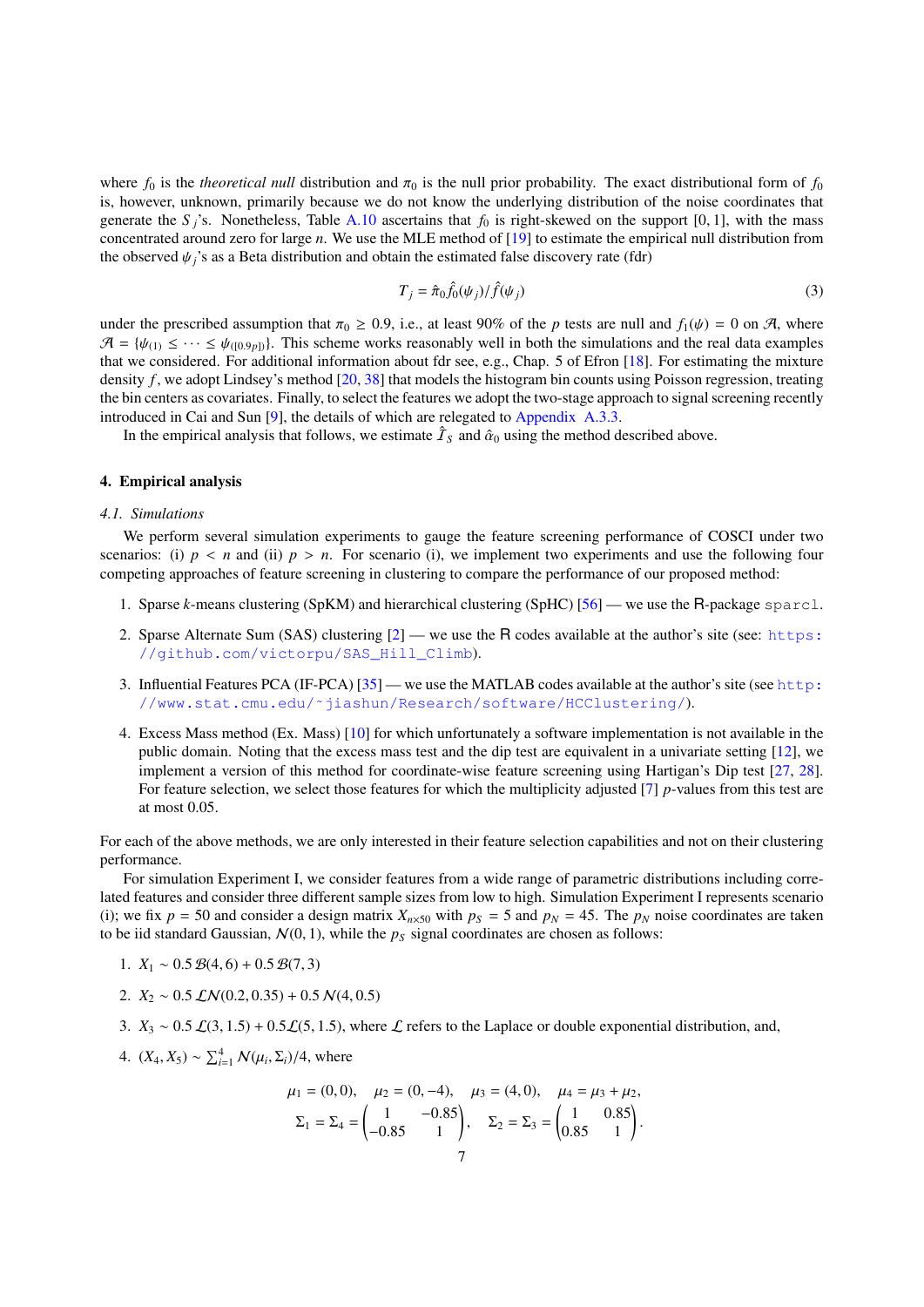<span id="page-7-0"></span>Table 1: False Negatives and False Positive rates for Simulation Experiment I. Here,  $I_s = \{1, \ldots, 5\}$ ,  $p = 50$ . The numbers in parenthesis are standard errors over 50 repetitions.

|              |             |            | $n = 200$    |            | $n = 1000$   |            | $n = 2500$   |
|--------------|-------------|------------|--------------|------------|--------------|------------|--------------|
|              |             | Avg FN     | Avg FP       | Avg FN     | Avg FP       | Avg FN     | Avg FP       |
|              | 0.05        | 0.06(0.03) | 42.38 (0.22) | 0.10(0.04) | 21.26(0.53)  | 0.14(0.06) | 6.08(0.33)   |
| <b>COSCI</b> | 0.08        | 0.22(0.06) | 32.88 (0.35) | 0.24(0.06) | 10.24(0.41)  | 0.34(0.08) | 2.22(0.23)   |
| with         | 0.1         | 0.34(0.07) | 26.96(0.43)  | 0.34(0.07) | 7.14(0.33)   | 0.40(0.08) | 1.20(0.17)   |
| $\alpha_0$   | 0.12        | 0.52(0.08) | 22.12(0.41)  | 0.50(0.1)  | 5.16(0.27)   | 0.48(0.09) | 0.82(0.11)   |
| fixed        | 0.15        | 0.74(0.1)  | 16.16(0.48)  | 0.76(0.1)  | 3.28(0.19)   | 0.64(0.09) | 0.50(0.10)   |
|              | 0.2         | 1.12(0.1)  | 9.36(0.40)   | 1.04(0.1)  | 1.68(0.15)   | 0.92(0.09) | 0.30(0.08)   |
|              | Data driven | 1.8(0.06)  | 0.54(0.13)   | 0.88(0.1)  | 2.14(0.17)   | 0.36(0.08) | 1.28(0.10)   |
|              | <b>SpKM</b> | 2.96(0.24) | 16.04 (2.28) | 3.26(0.26) | 13.28 (2.27) | 3.9(0.41)  | 7.00(4.19)   |
| Other        | <b>SpHC</b> | 3.34(0.21) | 16.86(1.15)  | 2.08(0.19) | 22.54(0.77)  | 1.6(0.40)  | 24.5(2.02)   |
| methods      | <b>SAS</b>  | 1.46(0.14) | 19.66(1.15)  | 1.70(0.18) | 19.52 (1.29) | 1.86(0.20) | 17.04 (1.25) |
|              | Ex. Mass    | 2.3(0.09)  | 0.00(0.00)   | 2.00(0.00) | 0.00(0.00)   | 2.00(0.00) | 0.00(0.00)   |
|              | IF-PCA      | 0.32(0.07) | 17.64(0.93)  | 0.10(0.04) | 18.08 (0.86) | 0.10(0.04) | 17.24 (0.99) |

In this setting, the signal coordinates are all bi-modal and with the exception of  $X_1, X_3$ , the separation between the adjacent medians is fairly large. For Experiment II, we fix  $p = 100$  and consider a design matrix  $X_{n \times 100}$  with  $p_s = 6$ and  $p_N = 94$ . We let half of the  $p_N$  noise coordinates to be iid standard Gaussian and the other half to be iid Student *t* random variables with 5 degrees of freedom. The *p<sup>S</sup>* signal coordinates are chosen as follows:

1.  $(X_1, \ldots, X_5) \sim$  as in Experiment I

2. *X*<sub>6</sub> ∼ 0.3 *N*(−2.5, 1) + 0.3 *N*(0, 1) + 0.4 *N*(2.5, 1) which is a non-symmetric, tri-modal density.

For each of the setups described above, columns of the data matrix *X* are simulated for each  $n \in \{200, 1000, 2500\}$ . We analyze two variants of COSCI: (i) COSCI with  $\alpha_0$  fixed over a grid of six values, viz. 0.05, 0.08, 0.1, 0.12, 0.15, 0.2, and, (ii) COSCI with  $\alpha_0$  estimated in a data driven fashion as discussed in Section [3.2.](#page-5-2) For each method we calculated two statistics averaged over 50 repetitions: False Negative (FN) — the number of signal features incorrectly identified as noise; False Positive (FP) — the number of noise features incorrectly identified as signal.

From Table [1,](#page-7-0) it is evident that SpKM fails to detect at least three out of the five signal features across the three sample sizes, while SpHC and SAS have relatively better FN performance. The SpHC algorithm faced scalability issues (marked by dash in the table) for sample size  $n = 2500$ . In contrast, IF-PCA correctly identifies the five signal features. All of these four methods have high false positives. Variations in sample sizes do not seem to affect their performance in any significant manner. Ex. Mass consistently fails to identify multi-modality in *X*<sup>1</sup> and *X*<sup>3</sup> but has the

| л.           |             |            | $n = 200$    |            | $n = 1000$   | $n = 2500$ |             |  |
|--------------|-------------|------------|--------------|------------|--------------|------------|-------------|--|
|              |             | Avg FN     | Avg FP       | Avg FN     | Avg FP       | Avg FN     | Avg FP      |  |
|              | 0.05        | 0.06(0.03) | 84.76 (0.41) | 0.1(0.04)  | 34.62(0.71)  | 0.14(0.06) | 8.2(0.44)   |  |
| <b>COSCI</b> | 0.08        | 0.22(0.06) | 61.9(0.57)   | 0.38(0.08) | 15.18 (0.54) | 0.58(0.11) | 2.64(0.25)  |  |
| with         | 0.1         | 0.38(0.08) | 49.5(0.64)   | 0.52(0.09) | 10.3(0.40)   | 0.76(0.12) | 1.38(0.18)  |  |
| $\alpha_0$   | 0.12        | 0.6(0.09)  | 39.32 (0.62) | 0.72(0.12) | 7.34(0.30)   | 0.96(0.11) | 0.96(0.13)  |  |
| fixed        | 0.15        | 0.88(0.1)  | 28.16 (0.62) | 1.06(0.13) | 4.86(0.26)   | 1.36(0.12) | 0.58(0.11)  |  |
|              | 0.2         | 1.4(0.11)  | 15.9(0.52)   | 1.74(0.12) | 2.46(0.19)   | 1.86(0.10) | 0.34(0.09)  |  |
|              | Data driven | 1.66(0.08) | 2.04(0.28)   | 0.86(0.11) | 6.98(0.24)   | 0.18(0.06) | 7.04(0.27)  |  |
|              | <b>SpKM</b> | 4.36(0.25) | 29.04 (3.23) | 5.02(0.26) | 18.42 (3.93) | 5.5(0.50)  | 14.00(8.56) |  |
| Other        | <b>SpHC</b> | 3.52(0.27) | 38.6(3.05)   | 1.54(0.23) | 61.9(3.18)   |            |             |  |
| methods      | <b>SAS</b>  | 1.14(0.15) | 58.48 (1.91) | 2.1(0.28)  | 41.66 (2.95) | 1.82(0.27) | 43.9(2.95)  |  |
|              | Ex. Mass    | 2.36(0.10) | 0.00(0.00)   | 2.00(0.00) | 0.00(0.00)   | 2.00(0.00) | 0.00(0.00)  |  |
|              | IF-PCA      | 1.96(0.15) | 18.46 (2.24) | 0.3(0.06)  | 38.84 (0.61) | 0.14(0.05) | 42.36(0.23) |  |

<span id="page-7-1"></span>Table 2: False Negatives and False Positive rates for Simulation Experiment II. Here,  $I_s = \{1, \ldots, 6\}$ ,  $p = 100$ . The numbers in parenthesis are standard errors over 50 repetitions.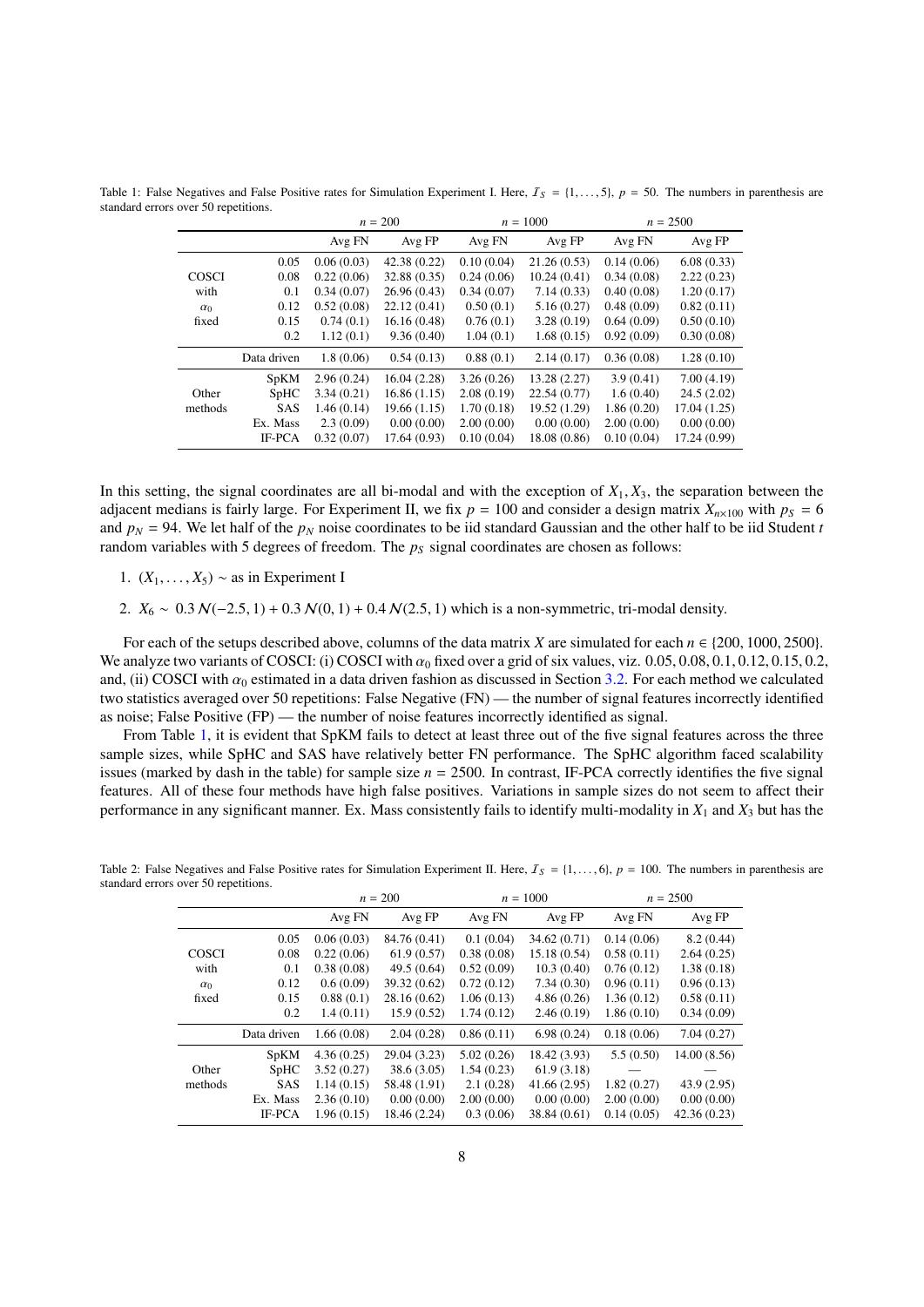best false positive performance across all the methods. This is not unexpected given that the noise features considered are uni-modal. For  $\alpha_0$  small, COSCI identifies the five signal features (low FN rate) but also incorrectly includes many noise features as signals (high FP rate). As expected, this trend transitions into a high FN rate and low FP rate for larger  $\alpha_0$ 's. This is where the data driven approach to choose  $\alpha_0$  is seen to be beneficial. For moderately large *n*, COSCI, coupled with the data driven approach, returns a FN rate comparable to IF-PCA but with a significantly smaller FP rate. The results in Table [2](#page-7-1) reveal a similar picture. When both FN and FP rates are taken into consideration, COSCI delivers the best performance amongst all the competing methods for moderately large *n*. Even when *n* = 200, COSCI returns a FN rate which is only slightly higher than IF-PCA and SAS but enjoys a far better FP rate.

The next two simulation experiments III and IV exemplify scenario (ii) where  $p > n$ . We consider noise features which include non-symmetric distributions like the Exponential with rate parameter  $1, \mathcal{E}(1)$ , and heavy-tailed distributions like the standard Cauchy. This presents an interesting setting especially for methods like IF-PCA that rely on statistical comparison with a fixed parametric distribution to determine feature importance for clustering. In experiment III, we have  $p = 5000$  and  $p<sub>S</sub> = 7$  with

- 1.  $(X_1, \ldots, X_6) \sim$  as in Experiment I
- 2.  $X_7 \sim 0.5 \, \mathcal{N}(-1.1, 1) + 0.5 \, \mathcal{N}(1.1, 1).$

Note that  $X_7$  is a bi-modal Gaussian mixture but with a relatively small separation between the modes. The  $p_N$ noise features consists of approximately 40% iid  $\mathcal{E}(1)$  noise along with 30% iid standard Gaussian and 30% iid  $t_5$ noise. For Experiment IV, we consider  $p = 25{,}000$  and add two more signal features so that  $p<sub>S</sub> = 9$  with

- 1.  $(X_1, \ldots, X_7) \sim$  as in Experiment III
- 2.  $X_8 \sim 0.3 \mathcal{L}(-3, 1) + 0.35 \mathcal{L}(0, 1) + 0.35 \mathcal{L}(3, 1)$ .
- 3.  $X_9 \sim 0.3 \mathcal{B}(8, 2) + 0.35 \mathcal{B}(5, 5) + 0.35 \mathcal{B}(2, 8)$ .

Here  $X_8$ ,  $X_9$ , once again, represent features with a relatively small separation between the modes and, thus, are particularly difficult examples for modality detection. The *p<sup>N</sup>* noise features here include approximately 28% iid standard Cauchy noise along with 24% iid standard Gaussian, 24% iid  $t_5$  and 24% iid  $\mathcal{E}(1)$  noises. We keep all the other design parameters of Experiment IV identical to Experiment III. However, we do not include the performance of SpKM, SpHC and SAS in our analysis of Experiment IV as these algorithms are computationally very demanding and often exhibited convergence issues in this regime.

From Tables [3](#page-8-0) and [4,](#page-9-0) a drop in the FN performance of both IF-PCA and Ex. Mass is conspicuous. For IF-PCA, the non-Gaussian noises are identified as signals which are ultimately selected in favor of the true signals under the HC functional. In contrast, Ex. Mass continues to conclude that some of the difficult multi-modal signals like  $X_1, X_3, X_7, X_8$  and  $X_9$  are unimodal. COSCI, with the data driven approach, once again returns the best performance across all the different sample size regimes considered in these two experiments.

 $n = 200$   $n = 1000$   $n = 2500$ Avg FN Avg FP Avg FN Avg FP Avg FN Avg FP 0.05 0.12 (0.05) 4341.6 (3.13) 0.82 (0.08) 1,355.3 (3.84) 1.06 (0.07) 274.62 (2.56) 0.08 0.48 (0.08) 2979.62 (5.06) 1.26 (0.09) 548.8 (3.11) 1.58 (0.11) 82.86 (1.30) COSCI 0.08 0.48 (0.08) 2979.62 (5.06) 1.26 (0.09) 548.8 (3.11) 1.58 (0.11) 82.86 (1.30) with 0.1 0.84 (0.11) 2279.44 (4.37) 1.44 (0.1) 349.68 (2.04) 1.76 (0.12) 47.5 (1.08)  $\alpha_0$  0.12 1.22 (0.12) 1764.22 (5.09) 1.68 (0.12) 242.7 (1.75) 1.96 (0.11) 30.8 (0.83) fixed 0.15 1.56 (0.13) 1215.96 (4.86) 2.04 (0.13) 151.74 (1.21) 2.36 (0.12) 17.64 (0.62) 0.2 2.22 (0.12) 636.62 (3.68) 2.72 (0.13) 69.58 (0.96) 2.86 (0.10) 7.74 (0.44) Data driven 2.68 (0.12) 297.14 (6.50) 1.32 (0.10) 498.76 (2.86) 0.92 (0.07) 516.28 (4.19) Other Ex. Mass 4.86 (0.14) 0.00 (0.00) 4.00 (0.00) 0.00 (0.00) 0.00 (0.00) 0.00 (0.00) methods IF-PCA 5.68 (0.09) 1802.4 (4.29) 6.00 (0.00) 1943.6 (1.86) 6.00 (0.00) 1970.00 (0.88)

<span id="page-8-0"></span>Table 3: False Negatives and False Positive rates for Simulation Experiment III. Here,  $I_s = \{1, \ldots, 7\}$ ,  $p = 5000$ . The numbers in parenthesis are standard errors over 50 repetitions.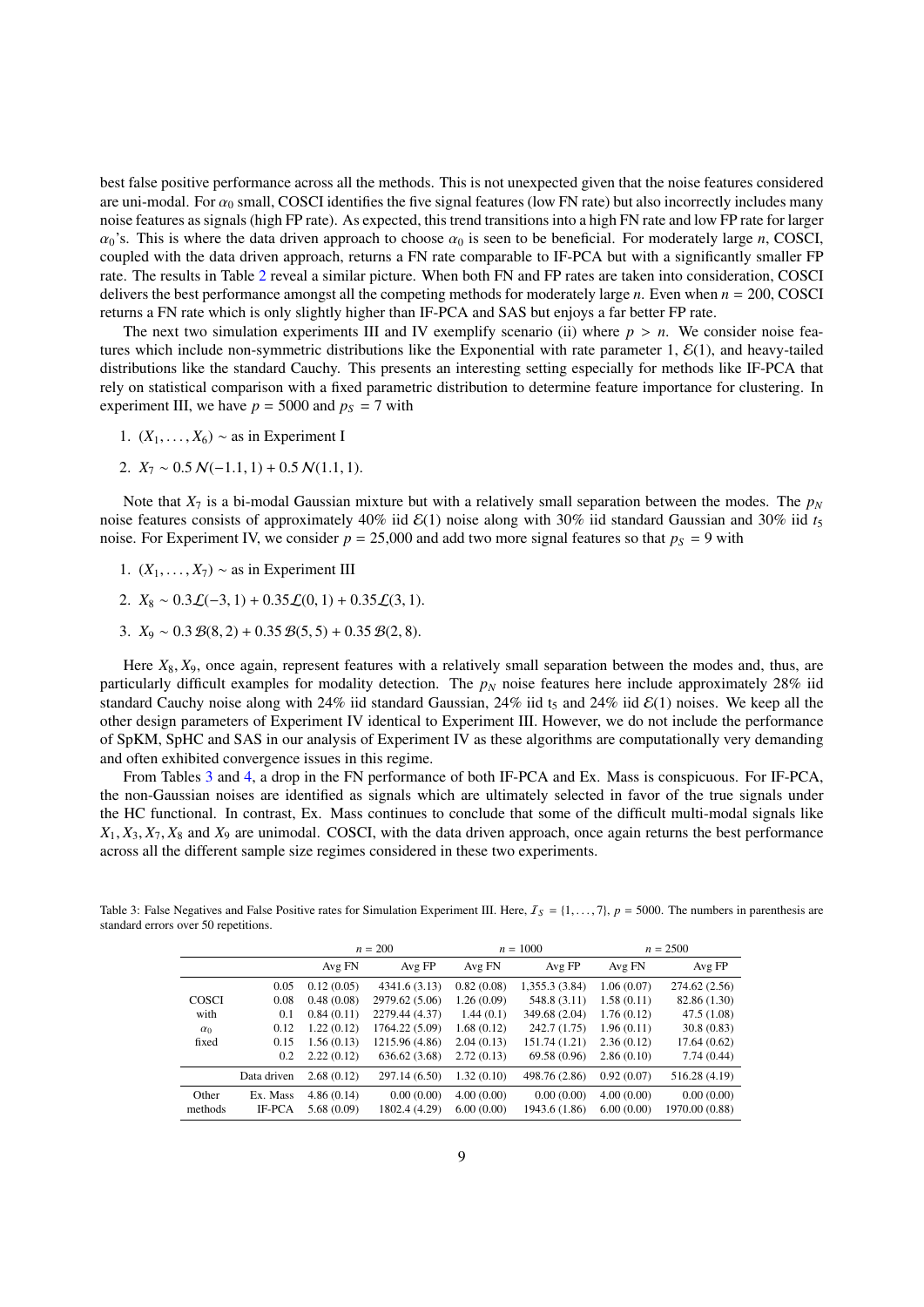<span id="page-9-0"></span>Table 4: False Negatives and False Positive rates for Simulation Experiment IV. Here,  $I_s = \{1, \ldots, 9\}$ ,  $p = 25,000$ . The numbers in parenthesis are standard errors over 10 repetitions.

|            |             |            | $n = 200$       |            | $n = 1000$      |             | $n = 2500$     |  |  |
|------------|-------------|------------|-----------------|------------|-----------------|-------------|----------------|--|--|
|            |             | Avg FN     | Avg FP          | Avg FN     | Avg FP          | Avg FN      | Avg FP         |  |  |
|            | 0.05        | 0.12(0.05) | 18587.2 (8.03)  | 0.6(0.22)  | 5310.00 (22.81) | 1.00(0.1)   | 1101.67(11.5)  |  |  |
| COSCI      | 0.08        | 0.48(0.08) | 12176.00 (10.6) | 1.30(0.3)  | 2170.00 (11.71) | 1.47(0.192) | 339.2 (4.82)   |  |  |
| with       | 0.1         | 0.84(0.11) | 9221.48 (10.01) | 1.50(0.27) | 1397.5 (9.96)   | 1.6(0.19)   | 196 (2.68)     |  |  |
| $\alpha_0$ | 0.12        | 1.22(0.12) | 7088.34 (9.18)  | 1.70(0.26) | 976.5(8.16)     | 1.73(0.18)  | 126(2.99)      |  |  |
| fixed      | 0.15        | 1.60(0.13) | 4862.02 (8.61)  | 2.10(0.28) | 616.40 (7.22)   | 2.00(0.22)  | 72.87 (2.41)   |  |  |
|            | 0.2         | 2.42(0.12) | 2537.76 (6.92)  | 2.60(0.27) | 279.5 (3.27)    | 2.8(0.22)   | 29.07 (1.65)   |  |  |
|            | Data driven | 2.84(0.14) | 1687.34 (17.77) | 1.40(0.30) | 1928.3 (18.72)  | 1.00(0.1)   | 1324.8 (19.27) |  |  |
| Other      | Ex. Mass    | 7.16(0.13) | 0.00(0.00)      | 6.00(0.00) | 0.00(0.00)      | 5.2(0.11)   | 0.00(0.00)     |  |  |
| methods    | IF-PCA      | 9.00(0.00) | 4061.2 (17.71)  | 9.00(0.00) | 5286.5 (17.64)  | 9.00(0.00)  | 5563.3 (12.97) |  |  |

### <span id="page-9-1"></span>*4.2. Real data examples*

We test the performance of COSCI on a number of real data examples. In all these datasets, the number of clusters / subpopulations is known a priori. However, unlike the simulation study, we do not know the "true" feature set for these datasets and thus an estimate of screening performance based on False Negatives or False Positives is impossible. Instead, we use the following scheme to gauge the performance of COSCI. On each of the datasets considered in this section, we overlay COSCI with *k*-means (KM), Sparse *k*-means (SpKM) and IF-PCA. In other words, we allow COSCI to screen and select the best features and thereafter, we run classical *k*-means, Sparse *k*-means and IF-PCA on the selected features. While using IF-PCA on the COSCI screened features, we only use the clustering component of IF-PCA and not its feature selection step. The classification error rates (CER) so obtained from the above three schemes are then compared to the CER of the competing methods, i.e., *k*-means, Sparse *k*-means and IF-PCA, all without any COSCI screening. For *k*-means and IF-PCA, we report the average CER over 30 independent replications and the associated standard error whenever they are bigger than <sup>0</sup>.0005. Next, we describe in details the application of the aforementioned methods on three real datasets. In [Appendix A.2.4](#page-18-0) the classification results on eleven other datasets are also demonstrated.

*Multi-tissue data:* This is a microarray data on different mammalian tissue types. The data were produced by Su et al. [\[50\]](#page-23-41) and they hold gene expression from human and mouse samples across a diverse array of tissues, organs and cell lines. There are  $n = 102$  samples and  $p = 5565$  genes in these data. The tissue types have four categories that are known and the goal is to identify the sub-populations that correspond to the four tissue types. These data can be publicly sourced from the R-package FABIA [\[30\]](#page-23-42). In Figure [2,](#page-10-0) we plot the distribution of  $\psi_i$  (left) along with the rank ordering of the 5565 features with respect to the scores *S <sup>j</sup>* (right). Using the data driven selection procedure, COSCI selects the top four features and returns an estimate of  $\alpha_0$  almost close to 0.4 which agrees well with the threshold choice prescribed in Table [A.10](#page-20-0) for sample size 100 and Gaussian noise coordinates. CERs for the aforementioned classification methods are reported in Table [5.](#page-10-1)

*Cardio data:* This data has  $n = 63$  subjects of which 19 are cardiovascular patients and the rest are healthy controls. The genetic expression of each subject has been recorded for  $p = 20,426$  genes. The goal is to classify the subjects as healthy or cardiovascular based on expression levels of the *p* genes. The dataset is publicly available on Brad Efron's webpage. In Figure [A.4](#page-17-0) [\(Appendix A.2.3\)](#page-17-1), we plot the distribution of  $\psi_i$  (left) along with the rank ordering of the 20,426 features with respect to the scores *S <sup>j</sup>* (right). Using the data driven selection procedure, COSCI selects the top 33 features and results in an estimate of  $\alpha_0$  equal to 0.428. Due to the small sample size of this data, the data driven procedure returns an unrealistic estimate of null proportion  $\hat{\pi}_0 = 0.99$  when the empirical null distribution is estimated on  $\mathcal{A} = \{\psi_{(1)} \leq \cdots \leq \psi_{((0.9p))}\}\)$ . We comment more on this observation after introducing the results in Table [5.](#page-10-1)

*RNASeq data:* The RNASeq data discussed in Section [1](#page-0-0) is an example where both *n* and *p* are large. For such large values of *n*, one would expect an asymptotic regime to kick in and hope to see the distribution of  $\psi_j$ 's concentrated around a small value. In Figure [A.5](#page-18-1) (Appendix [Appendix A.2.3\)](#page-17-1) (left), we see that approximately 70% of the coordinates have  $\psi_j \leq 0.1$ . Moreover, the distribution of *S j* (figure [A.5](#page-18-1) right) has an explicit "elbow" at 0.1, suggesting that we could take the cut-off on  $\alpha_0$  to be 0.1 and select those features with  $S_i \ge 0.1$ . This is indeed one of the ways that we can approach the problem given this data and that would have left us with approximately 2800 features. We,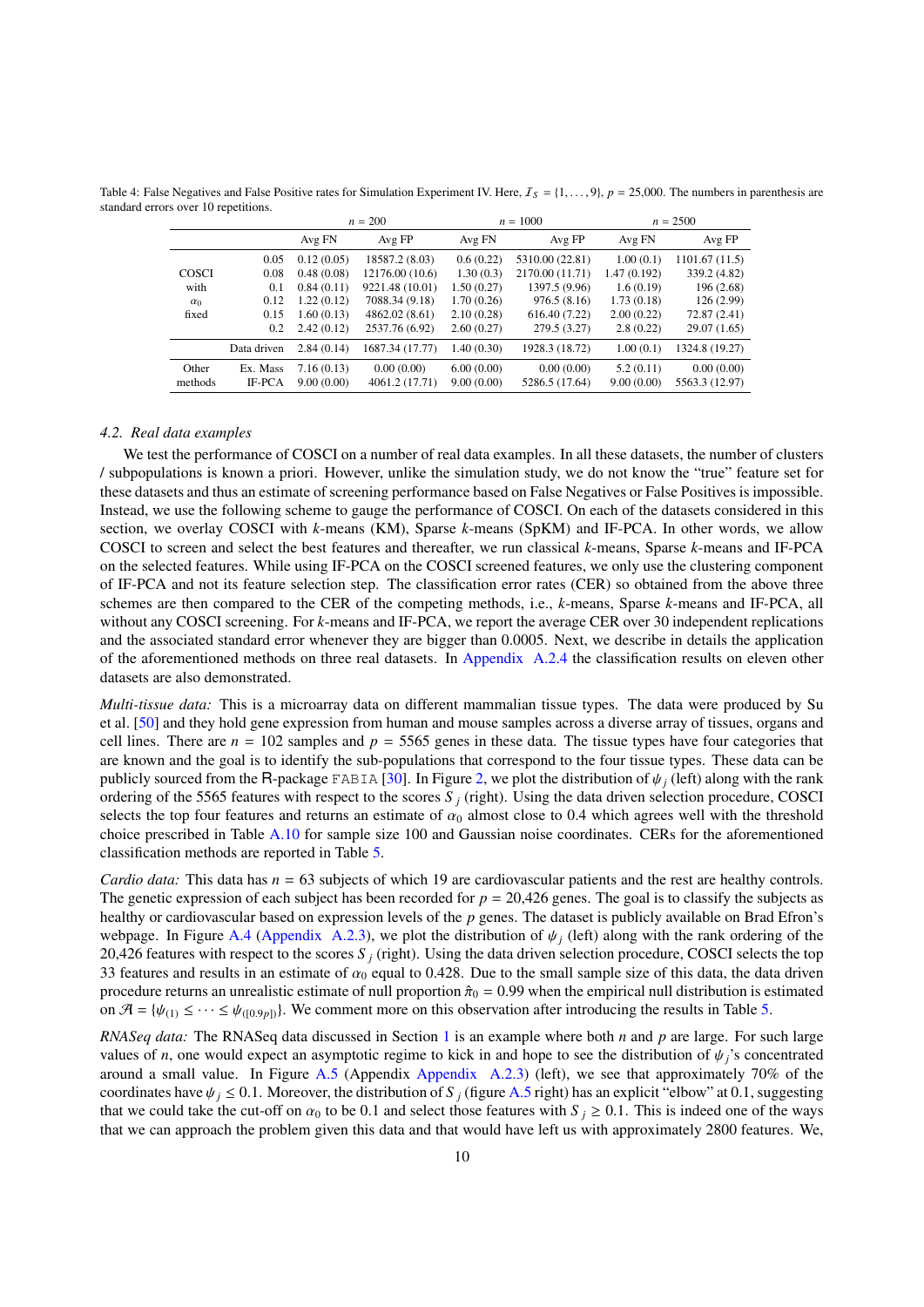

<span id="page-10-0"></span>Figure 2: MULTI-TISSUE DATA. Left:  $\hat{\pi}_0 \hat{f}_0(\psi_j)$  in black dashed line and  $\hat{f}(\psi_j)$  in black solid line for all  $j \in \{1, \ldots, 5565\}$ . Right: Distribution of  $S$ . The four selected features are marked as  $\times$  The da *S*<sub>*j*</sub>. The four selected features are marked as  $\times$ . The dashed horizontal line is  $\hat{\alpha}_0 = 0.382$ .

however, continue with the data driven approach but take  $\mathcal{A} = \{\psi_{(1)} \leq \cdots \leq \psi_{([0.7p])}\}\)$ . This leads to an estimated null proportion  $\hat{\pi}_0 = 0.70$  with the top 2304 features as the selected ones. Estimated  $\hat{\alpha}_0$  is 0.188 which (i) is not far from the "elbow" in the distribution of  $S_i$  and (ii) once again agrees well with the theoretical choice prescribed under Gaussian noises in Table [A.10.](#page-20-0)

We make several comments on the CER's reported in Table [5.](#page-10-1) The general theme of those results is compelling. These examples suggest that feature screening by COSCI can potentially lead to improvements in clustering error rates even when the underlying clustering algorithm is vanilla *k*-means. On the Multi-tissue data, IF-PCA and Ex. Mass fail to select any feature whereas the four COSCI screened features overlaid with IF-PCA clustering clearly

<span id="page-10-1"></span>Table 5: This table has three parts. In the first part of the table, we provide some preliminary information on the three datasets. The second part of the table has CER for the three competing methods. For IF-PCA, we also report the number of selected features after the '/' symbol. In the last part of the table, CER for COSCI + "clustering method" is reported along with the number of selected features. The numbers in parenthesis are standard errors over 30 repetitions of *k*-means and IF-PCA. The standard errors are only reported when they exceed 0.0005. The SAS algorithm faced scalability issues (marked by dash) for RNASeq data

|           |               | Multi-tissue | Cardio       | RNASeq            |
|-----------|---------------|--------------|--------------|-------------------|
| Prelim.   | n             | 102          | 63           | 2730              |
| info.     | p             | 5565         | 20426        | 8716              |
|           | # clusters    | 4            | 2            | 19                |
|           | <b>SpKM</b>   | 0.698        | 0.492        | 0.157             |
| Competing | KM            | 0.721(0.002) | 0.493        | 0.157             |
| methods   | <b>SAS</b>    | 0.554/1307   | 0.492 / 1071 |                   |
|           | Ex. Mass      | no selection | no selection | 0.157/6814        |
|           | <b>IF-PCA</b> | no selection | 0.486/523    | 0.213(0.002)/4358 |
|           | <b>SpKM</b>   | 0.396/4      | 0.505/33     | 0.152/2304        |
| $COSCI +$ | KM            | 0.397/4      | 0.505/33     | 0.153 / 2304      |
|           | <b>IF-PCA</b> | 0.381/4      | 0.505/33     | 0.156 / 2304      |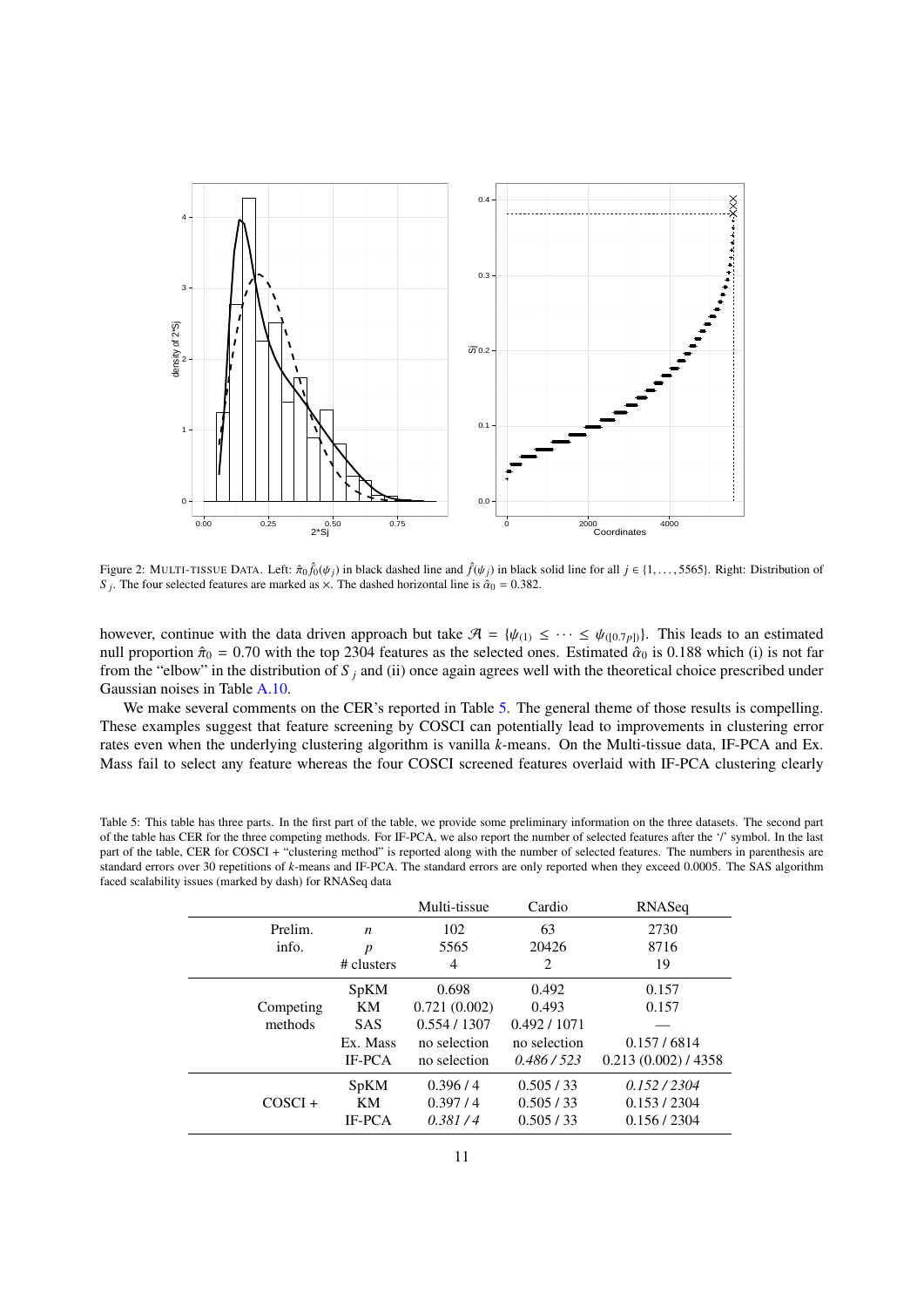demonstrates substantial improvement over the competing error rates. A similar observation follows when COSCI is overlaid with Sparse *k*-means and *k*-means. On the RNASeq data, *k*-means performs well but in this example too, COSCI screening leads to an overall improvement in the error rate with much fewer features. On the Cardio data, performance enhancement is not observed primarily due to the small sample size of this dataset. For such low values of *n*, the added dispersion in the empirical null often masks relatively weaker signals from being identified. In these cases, the empirical null distribution may be estimated on a slightly smaller set  $\mathcal{A} = \{\psi_{(1)} \leq \cdots \leq \psi_{((0.85p))}\}\$ to improve clustering accuracy at the expense of a few more features. For example, on the Cardio data with  $A$  as prescribed above, COSCI selects only 129 features but returns a comparable CER of 0.486 using *k*-means.

### <span id="page-11-0"></span>*4.3. Beyond marginal screening: Two-way interactions*

In this section we present an extension of COSCI that can successfully identify pairs of features that hold cluster information jointly but are un-informative marginally. We expect that these pairs of features will reveal their inherent cluster strength through a suitable linear combination of the form  $X^{i,j}u$  where  $X^{i,j}_{n\times 2}$  is the feature pair using the  $(i, j)$ <br>feature in *X* and  $u \in \mathbb{R}^2$  with llulls  $-1$ . To determine the optimal *u* for each feature in *X* and  $u \in \mathbb{R}^2$  with  $||u||_2 = 1$ . To determine the optimal *u* for each feature pair  $(i, j)$ , we use a grid search in  $\mathbb{R}^2$  as follows  $\mathbb{R}^2$  as follows.

- 1. Generate a uniform grid of *m* points  $u_k$  on the unit circle in  $\mathbb{R}^2$ .
- 2. For the feature pair  $(i, j)$ , define  $Y_{n \times m} = \{X^{i,j} u_k : 1 \le k \le m\}$  and use Algorithm 1 to get  $S_{(i,j)}(u_1), \ldots, S_{(i,j)}(u_m)$  for the *m* features in *Y* for the *m* features in *Y*.
- 3. Obtain the feature score for the pair  $(i, j)$  as  $S_{(i,j)} = \max_{1 \le k \le m} S_{(i,j)}(u_k)$  and the optimal u as  $u_{(i,j)}^* = \arg \max_{1 \le k \le m} S_{(i,j)}(u_k)$  $S_{(i, j)}(u_k)$ .

We repeat this procedure for all the  $p(p-1)/2$  feature pairs and choose

$$
\hat{\mathcal{I}}_S = \text{unique} \left( \{ i : S_i \ge \alpha_0 \} \cup \{ (i, j) : S_{(i,j)} \ge \alpha_0 \} \right).
$$

Often a component of  $u_{(i,j)}^*$  will be small indicating that one of the contributing features in the pair  $(i, j)$  dominates the order in terms of cluster strength. In these scenarios, we may run into the problem of includ other in terms of cluster strength. In these scenarios, we may run into the problem of including a lot of redundant pairs in  $\hat{I}_S$  due to the strong effect of only one of the features. Such issues are easily resolved by using a naive thresholding rule on  $u_{(i,j)}^*$  to select the features and modifying  $\hat{T}_S$  accordingly:

$$
\hat{\mathcal{I}}_{S}^{\text{thr}} = \begin{cases}\n\{(i, j) : S_{(i,j)} \ge \alpha_0 \text{ and } \max_{\ell=1,2} |u_{(i,j)}^*(\ell)| < 0.95\}, \\
\{i : S_{(i,j)} \ge \alpha_0 \text{ and } |u_{(i,j)}^*(1)| \ge 0.95\}, \\
\{j : S_{(i,j)} \ge \alpha_0 \text{ and } |u_{(i,j)}^*(2)| \ge 0.95\}, \\
\hat{\mathcal{I}}_{S}^{\text{mod}} = \text{unique } (\{i : S_i \ge \alpha_0\} \cup \hat{\mathcal{I}}_{S}^{\text{thr}}).\n\end{cases}
$$

To demonstrate the effectiveness of this approach, we consider a simple simulation setting (Experiment V) with  $m = 20$ ,  $p_S = 4$ ,  $p_N = 21$ , and  $n = 2000$ . We let the  $p_N$  noise features be iid Standard Normal,  $\mathcal{N}(0, 1)$ . For the signal coordinates, we take

- 1.  $(X_1, X_2) \sim \sum_{i=1}^2 N(\mu_i, \Sigma)/2$
- 2.  $X_3 \sim 0.5 \mathcal{B}(4,6) + 0.5 \mathcal{B}(7,3)$
- 3.  $X_4 \sim 0.5$   $\mathcal{LN}(0.2, 0.35) + 0.5$   $\mathcal{N}(4, 0.5)$ , where

$$
\mu_1 = (0.9, -0.9), \quad \mu_2 = -\mu_1, \quad \Sigma = \begin{pmatrix} 1 & 0.9 \\ 0.9 & 1 \end{pmatrix}
$$

In this setting features  $X_3$  and  $X_4$  are bi-modal but  $(X_1, X_2)$  are only jointly bi-modal. Note that the effective dimensionality of the data in this example is  $p_S + p_N + m(p_S + p_N)(p_S + p_N - 1)/2 = 6025$ . In Table [6,](#page-12-2) we report the *False Positive* and *False Negative* proportions produced by applying the aforementioned extension of our proposed COSCI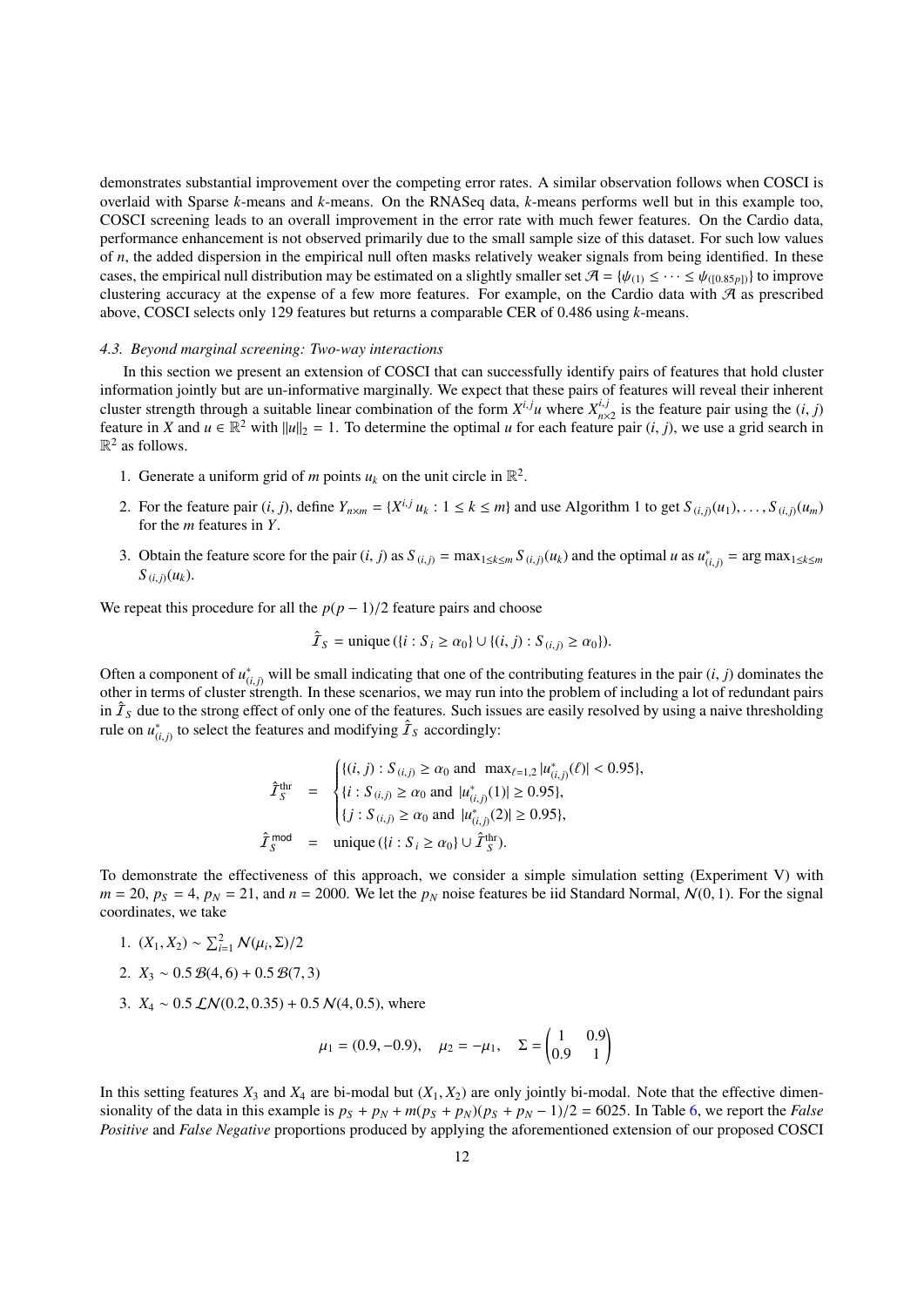|            |             |            | $n = 2000 / p = 25$ |       |        |  |  |  |  |
|------------|-------------|------------|---------------------|-------|--------|--|--|--|--|
|            |             | Avg FN     |                     |       | Avg FP |  |  |  |  |
|            | 0.05        | 0.00       | (0.00)              | 21.00 | (0.00) |  |  |  |  |
| COSCI      | 0.08        | 0.00       | (0.00)              | 21.00 | (0.00) |  |  |  |  |
| with       | 0.1         | 0.00       | (0.00)              | 20.9  | (0.10) |  |  |  |  |
| $\alpha_0$ | 0.12        | 0.00       | (0.00)              | 20.3  | (0.26) |  |  |  |  |
| fixed      | 0.15        | 0.00       | (0.00)              | 18.8  | (0.39) |  |  |  |  |
|            | 0.2         | 0.00       | (0.00)              | 13.7  | (0.68) |  |  |  |  |
|            | 0.25        | 0.00       | (0.00)              | 3.8   | (0.78) |  |  |  |  |
|            | Data driven | 0.00(0.00) | 3.1(0.23)           |       |        |  |  |  |  |

<span id="page-12-2"></span>Table 6: False Negatives and False Positive rates for Simulation Experiment V. Here,  $I_s = \{1, 2, 3, 4\}$ ,  $p = 25$ . The numbers in parenthesis are standard errors over 10 repetitions.

algorithm. It successfully identifies all the signal coordinates. As expected, higher values of the threshold parameter improve the FP rate, and the benefit of using the data driven approach to select the features is evident. Once again, the prescribed theoretical choice (Table [A.10\)](#page-20-0), for the Gaussian noises (with  $n = 2000$ ) agrees with these results. Table [A.7](#page-16-0) of the Appendix shows that the performance of the COSCI procedure is not affected even when the noises are significantly correlated with the features.

## <span id="page-12-0"></span>5. Discussion

We propose COSCI, a novel feature screening method for large scale cluster analysis problems that are characterized by both large sample sizes and high dimensionality of the observations. COSCI efficiently ranks the candidate features in a nonparametric fashion and, under mild regularity conditions, is robust to the distributional form of the true noise coordinates. We establish theoretical results supporting ideal feature screening properties of our proposed procedure and provide a data driven approach for selecting the screening threshold parameter. Extensive simulation experiments and real data studies demonstrate encouraging performance of our proposed approach.

An interesting topic for future research is extending our marginal screening method by means of utilizing multivariate objective criteria, which are more potent in detecting multivariate cluster information among marginally unimodal features. Preliminary analysis of the corresponding  $\ell_2$  fusion penalty based criterion, which, unlike the  $\ell_1$ based approach used in this paper, is non-separable across dimensions, suggests that this criterion can provide a way to move beyond marginal screening.

#### Appendix A.

#### <span id="page-12-1"></span>*Appendix A.1. Regularity conditions and proofs*

We write  $g_j$  for the marginal density of the standardized *j*th feature,  $(X_j - EX_j)/SD(X_j)$ , and let  $q_j$  denote the corresponding quantile function. Given feature *j*, an interval  $(\ell, r)$  and a point  $a \in (\ell, r)$ , we define the corresponding population criterion function as  $G^j_\ell$  $\mu_{\ell,r}^j(a) = \mu_a^j$ <br>h feature  $\mu_l^j = \mu_l^j$ <br>
Let P  $L_{\mu}^{j}$ , where  $\mu_{\ell}^{j}$ population criterion function as  $G_{\ell,r}^j(a) = \mu_{a,R}^j - \mu_{L,a}^j$ , where  $\mu_{\ell,r}^j$  is the conditional mean on  $(\ell, r)$  under the population distribution of the standardized *j*th feature. Let  $P_{nj}$  denote the empirical me the *j*th feature and let  $P_j$  be the corresponding population distribution. We use the term population cluster to refer to all intervals that appear along the path of the corresponding univariate population splitting procedure, as defined in [\[43\]](#page-23-6).

We now formally state the regularity conditions needed in Theorem [1.](#page-4-1) We suppose that there exist positive universal constants  $C_{\tau}$  and  $c_{\tau}$ , which depend only on  $\tau$ , and a positive universal *C*, such that for all  $j \in I_N$  and  $\tau \in (0,1)$ :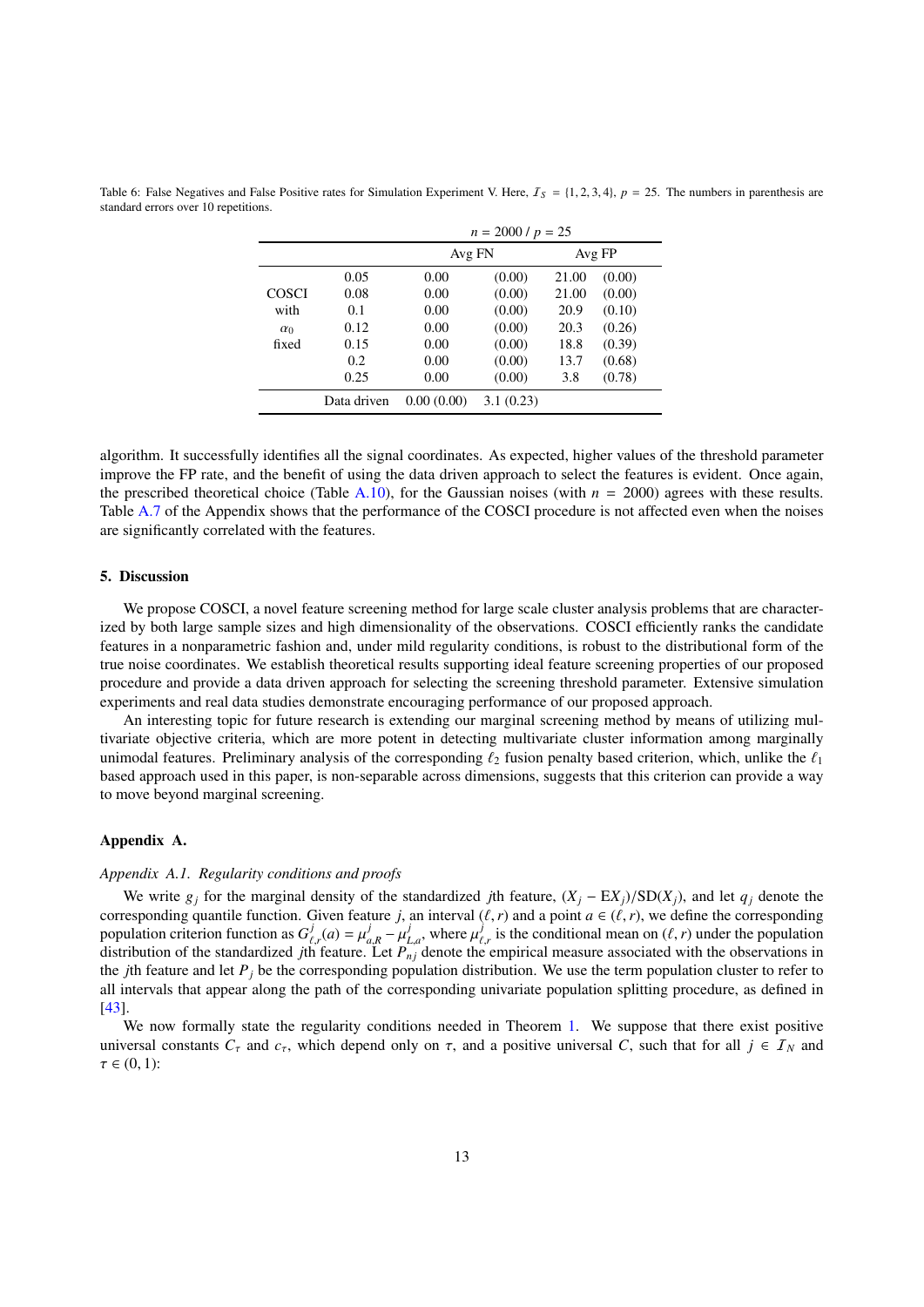C1: The densities  $g_i$  are differentiable and unimodal. Also,

<span id="page-13-5"></span>
$$
\max_{j\in\mathcal{I}_N} \|g_j\|_{\infty} + \|g'_j\|_{\infty} < C,\tag{A.1}
$$

$$
\max_{j \in I_N} |q_j(\tau)| + |q_j(1 - \tau)| < C_\tau,\tag{A.2}
$$

$$
\min_{j\in\mathcal{I}_N} g_j\{q_j(\tau)\} \wedge g_j\{q_j(1-\tau)\} > c_\tau. \tag{A.3}
$$

C2: For each population cluster  $(\ell, r)$  of the *j*th feature, satisfying inequality  $\int_{L}^{R} g_j(x) dx \ge 0.49$ , and each  $t \in$  $\{L, R\} \cap \arg \max G_{\ell}^j$  $\int_{\ell,r}^{j} \cap [q_j(\tau), q_j(1-\tau)],$  we have  $|G_{\ell,m}^{j'}(1-\tau)|$  $|f'_{\ell,r}(t)| > c_{\tau}.$ 

Condition C1 ensures that we have uniform control over the noise densities. Condition C2 is an appropriate adaptation of a standard regularity condition in M-estimation. As we mentioned earlier, C1 and C2 are satisfied for location-scale families of unimodal differentiable densities with a finite first moment. The assumption that  $g_j$  are differentiable can be slightly relaxed. However, we prefer to keep this assumption, as it simplifies the presentation of the results.

### *Appendix A.1.1. Proof of Theorem [1](#page-4-1) and Corollary [1](#page-5-1)*

We will use " $\leq$ " to mean that inequality " $\leq$ " holds when the right-hand side is multiplied by a positive constant, which is chosen independently from the parameters  $p$ ,  $n$ ,  $j$  and  $c_3$  (note that the constant is allowed to depend on  $\tau$  and  $\epsilon_1$ ). To simplify the exposition, we will write *p* for  $p_N$ , and have index *j* always correspond to the (noise) coordinates in  $\mathcal{I}_N$ .

Note that the COSCI approach is invariant to linear transformations. We will assume throughout the proof, without loss of generality, that the underlying distribution of each feature has mean 0 and variance 1. As a consequence of standardization, we have

<span id="page-13-6"></span>
$$
\max_{j \in \mathcal{I}_N} \mathbb{E}[X_j] \le 1. \tag{A.4}
$$

Let  $L_i$  and  $R_i$  denote the smallest and the largest value, respectively, of the (univariate) cluster formed in the *j*th coordinate after the merge corresponding to  $S_j(\tau)$ . For the same merge, let  $a_j$  be the midpoint between the closest representatives of the two sub-clusters. We define the empirical criterion functions as  $\hat{G}_{\ell}^{j}$  $\hat{\mu}_r^j(a) = \hat{\mu}_a^j$ <br> *i* followi  $\hat{\mu}_{a,R}^j - \hat{\mu}_I^j$ <br>ing lem  $\hat{\mu}_{L,a}$ , where  $\hat{\mu}_{\ell,n}$ denotes the average of the observations on the *j*th feature that fall in  $[\ell, r]$ . We need the following lemma, which is proved in Appendix A 1.2 proved in [Appendix A.1.2.](#page-14-0)

<span id="page-13-2"></span>**Lemma 1.** *For every positive*  $ε_1$  *and*  $τ$ *, there exist positive constants*  $c_0$ *,*  $c_3$ *,*  $c_4$ *,*  $c_5$  *<i>and*  $κ$ *, such that, as long as*  $p \leq \exp(\kappa n)$ , the following inequalities simultaneously hold for all *j* with probability bounded below by  $1 - c_4 p^{-c_5}$ :

<span id="page-13-0"></span>
$$
|\{\hat{G}_{L_j,R_j}^j(R_j) - \hat{G}_{L_j,R_j}^j(a_j)\} - \{G_{L_j,R_j}^j(R_j) - G_{L_j,R_j}^j(a_j)\}| \le \epsilon_1 (R_j - a_j) + c_3 \frac{\ln(p \vee n)}{n},\tag{A.5}
$$

$$
|\{\hat{G}_{L_j,R_j}^j(L_j) - \hat{G}_{L_j,R_j}^j(a_j)\} - \{G_{L_j,R_j}^j(L_j) - G_{L_j,R_j}^j(a_j)\}| \le \epsilon_1(a_j - L_j) + c_3 \frac{\ln(p \vee n)}{n},\tag{A.6}
$$

<span id="page-13-3"></span>
$$
|P_{nj}(R_j - a_j) - P_j(R_j - a_j)| \le \epsilon_1 (R_j - a_j) + c_3 \frac{\ln(p \vee n)}{n}, \tag{A.7}
$$

<span id="page-13-4"></span>
$$
|P_{nj}(a_j - L_j) - P_j(a_j - L_j)| \le \epsilon_1 (a_j - L_j) + c_3 \frac{\ln(p \vee n)}{n}, \tag{A.8}
$$

<span id="page-13-1"></span>
$$
\{G_{L_j,R_j}^j(L_j) - G_{L_j,R_j}^j(a_j)\} \vee \{G_{L_j,R_j}^j(R_j) - G_{L_j,R_j}^j(a_j)\} \ge c_0(R_j - a_j) \wedge (a_j - L_j). \tag{A.9}
$$

For the remainder of the proof we restrict our attention to the set on which inequalities  $(A.5)$ – $(A.9)$  are valid. It follows directly from Proposition 2 in [\[43\]](#page-23-6) that  $a_j \in \arg \max \hat{G}_l^j$  $L_{j,R_j}$ . Taking  $\epsilon_1 = c_0/2$  in Lemma [1,](#page-13-2) we derive

<span id="page-13-7"></span>
$$
0 \geq \{\hat{G}_{L_j,R_j}^j(L) - \hat{G}_{L_j,R_j}^j(a_j)\} \vee \{\hat{G}_{L_j,R_j}^j(R_j) - \hat{G}_{L_j,R_j}^j(a_j)\}\
$$
  
\n
$$
\geq c_0(R_j - a_j) \wedge (a_j - L_j) - \epsilon_1(R_j - a_j) \wedge (a_j - L_j) + c_3 \frac{\ln(p \vee n)}{n}
$$
  
\n
$$
\geq (c_0/2)(R_j - a_j) \wedge (a_j - L_j) - c_3 \frac{\ln(p \vee n)}{n}
$$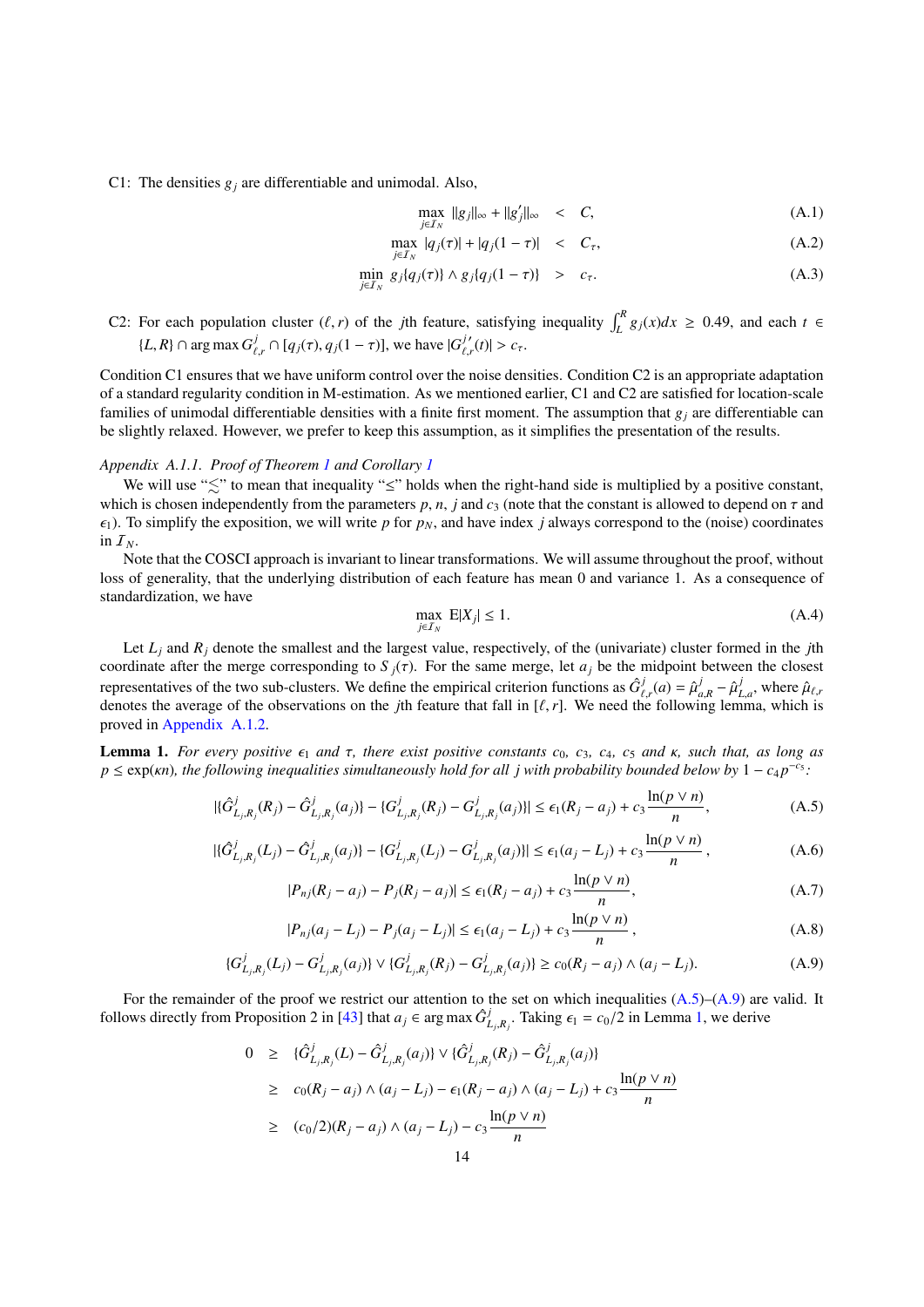Hence, for all *j*, we have

$$
(R_j - a_j) \wedge (a_j - L_j) \le 2c_0^{-1} c_3 \frac{\ln(p \vee n)}{n}.
$$

Because the densities are uniformly bounded, the left-hand side can be replaced by  $P_i(R_i - a_i) \wedge P_i(a_i - L_i)$  at the cost of an additional universal multiplicative factor on the right-hand side. To complete the proof, it is only left to replace each  $P_j$  with the corresponding empirical probability,  $P_{nj}$ . This replacement is justified (again, at the cost of an additional universal multiplicative factor) by applying inequalities  $(A.7)$  and  $(A.8)$ .

#### <span id="page-14-0"></span>*Appendix A.1.2. Proof of Lemma [1](#page-13-2)*

We will focus on inequality [\(A.5\)](#page-13-0) and, for concreteness, suppose that  $a_j \in [(L_j + R_j)/2, R_j]$ . The rest of the cases can be handled using analogous arguments.

Applying Theorem 2.14.9 in [\[52\]](#page-24-6), together with the union bound, we note that, for each positive  $\epsilon$ , we have

$$
\Pr\Bigl\{\max_{j}\sup_{\ell\leq r}|P_{nj}(\ell,r)-P_j(\ell,r)|>\epsilon\Bigr\}\leq a_1\exp(-a_2n-a_2\ln n-a_3\ln p),
$$

for some positive constants  $a_\ell$  that only depend on  $\epsilon$ . Because of the assumption on the magnitude of *p*, the right-hand<br>side in the above display can be bounded above by  $a_1p^{-a_4}$ . Thus, taking into account condit side in the above display can be bounded above by  $a_1 p^{-a_4}$ . Thus, taking into account condition [\(A.2\)](#page-13-5), as well as the definition of  $a_j$ , we can conclude that, with the exception of the corresponding set of small probability, all  $a_j$  are uniformly bounded. Moreover, applying Theorem 2.14.9 in [\[52\]](#page-24-6) again and taking advantage of [\(A.4\)](#page-13-6), [\(A.1\)](#page-13-5) and [\(A.3\)](#page-13-5), we can deduce that all  $L_i$  and  $R_i$  are restricted to a uniformly chosen bounded interval, on which all  $||g_i||_{\infty}$  and  $||1/g_i||_{\infty}$ are bounded.

From now on, we focus on all the triples  $L \le a \le R$  in the aforementioned bounded interval, for which  $\hat{G}^j_{\ell,r}(a)$ *F*, *r*(*a*) is well defined. Note that for all such triples, and all *j*, we have *R* − *a*  $\lesssim P_j(a, R)$  and  $P_j(a, R) \lesssim R - a$ . Define  $d_e(x) - (r - x)(r - \ell)^{-1} \mathbf{1}(\ell < r < r)$  and note that  $d_{\ell,r}(x) = (r - x)(r - \ell)^{-1} \mathbf{1}(\ell < x < r)$  and note that

$$
\begin{array}{rcl}\n|\hat{\mu}_{a,R}^j - \mu_{a,R}^j| & = & \left| \frac{P_{nj} d_{a,R}(R-a)}{P_{nj}(a,R)} - \frac{P_j d_{a,R}(R-a)}{P_j(a,R)} \right| \\
& \leq & |P_{nj} d_{a,R} - P_j d_{a,R}| \frac{(R-a)}{P_j(a,R)} + |P_{nj}(a,R) - P_j(a,R)| \frac{(R-\hat{\mu}_{a,R}^j)}{P_j(a,R)} \\
& \lesssim & |P_{nj} d_{a,R} - P_j d_{a,R}| + |P_{nj}(a,R) - P_j(a,R)| \equiv E_1 + E_2, \text{ say.}\n\end{array}
$$

Let  $h_{\ell,r}(x) = x\mathbf{1}(\ell < x < r)$ . Observe that  $|P_{nj}h_{a,R} - P_jh_{a,R}| \le E_2$ , and define  $D_n = \max_j \sup_{\ell \le r} (|P_{nj}h_{\ell,r} - P_jh_{\ell,r}|) +$  $(|P_{ni}(\ell, r) - P_i(\ell, r)|)$ . It follows that

$$
|(\mu_{\ell,r}^j - \mu_{L,a}^j) - (\hat{\mu}_{\ell,r}^j - \hat{\mu}_{L,a}^j)| = \left| \frac{P_j h_{L,a} P_j(a, R) + P_j h_{a,R} P_j(L, a)}{P_j(\ell, r) P_j(L, a)} - \frac{P_{nj} h_{L,a} P_{nj}(a, R) + P_{nj} h_{a,R} P_{nj}(L, a)}{P_{nj}(\ell, r) P_{nj}(L, a)} \right|
$$
  

$$
\lesssim E_2 + \{(R - a) + E_2\} D_n.
$$

Applying Theorem 2.14.9 in [\[52\]](#page-24-6), together with the union bound, we note that, for each positive  $\epsilon$ , we have

$$
Pr(D_n > \epsilon) \le a_1 \exp(-a_2 n - a_2 \ln n - a_3 \ln p),
$$

for some positive constants  $a_l$  that only depend on  $\epsilon$ . Because of the assumption on the magnitude of *p*, the right-hand<br>side in the above display can be bounded above by  $a_1 n^{-a_4}$ . Thus, to establish the bound in i side in the above display can be bounded above by  $a_1 p^{-a_4}$ . Thus, to establish the bound in inequality [\(A.5\)](#page-13-0) we only need to verify that it holds for  $E_1$  and  $E_2$ , uniformly over  $L \le a \le R$  in the aforementioned bounded interval. We will focus on  $E_2$ , as  $E_1$  can be handled with only minor modifications to the argument. We need to show that there exist positive constants  $c_2$  and  $c_3$  and a sequence of random variables  $M_n$ , such that Pr ( $M_n > c_3$ )  $\lesssim p^{-c_2}$  and inequalities

$$
|P_{nj}(\ell, r) - P_j(\ell, r)| \le \epsilon_1 (r - \ell) + \frac{\ln(p \vee n)}{n} M_n \tag{A.10}
$$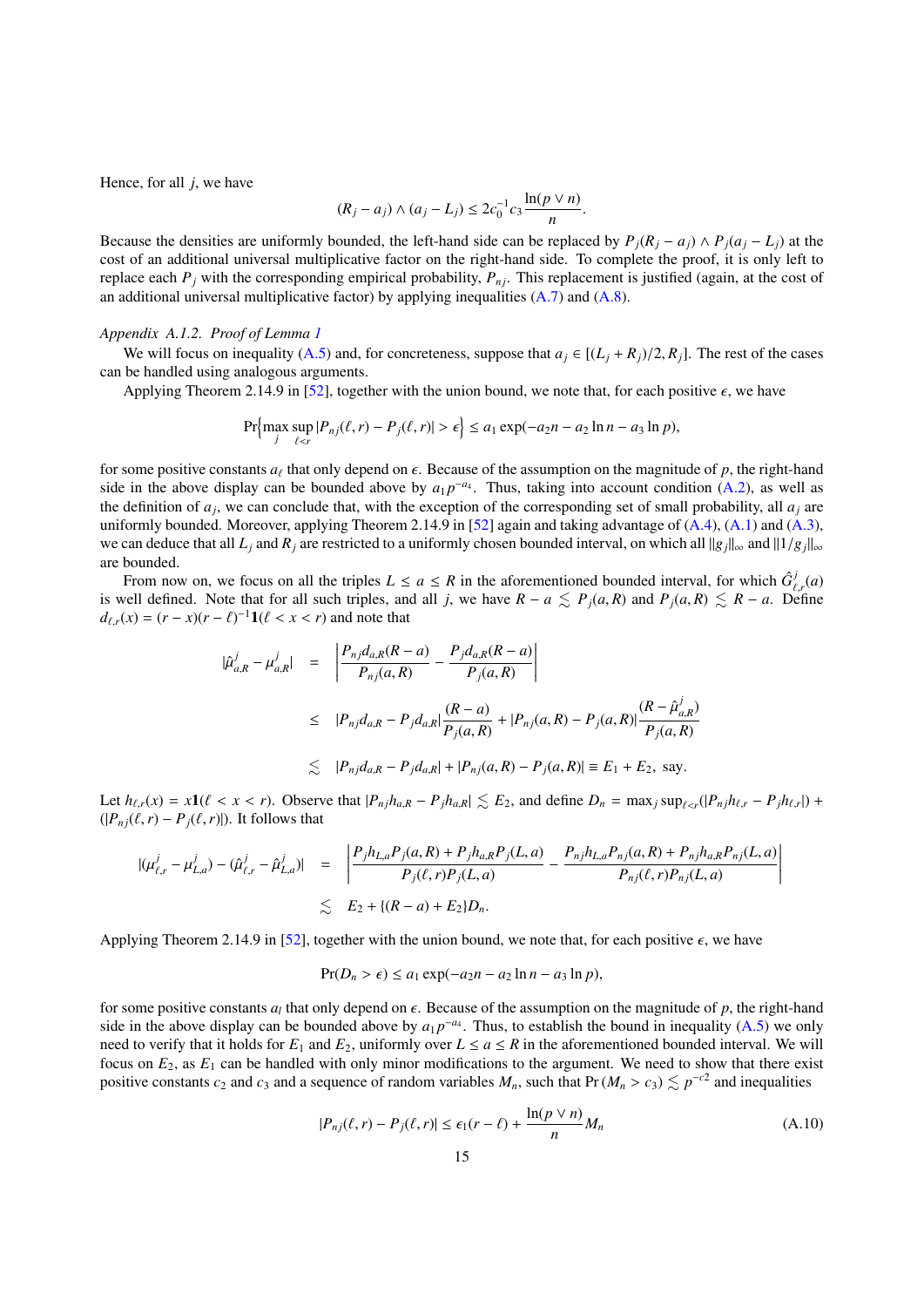hold for all *j* and ( $\ell$ , *r*) contained within the bounded interval. Let  $M_n^j$  be the infimum of all those values for which equation ( $\Delta$  10) holds in the *i*th coordinate, and define  $M = \max_{i} M_i^j$ . Recall that we ha equation [\(A.10\)](#page-13-7) holds in the *j*th coordinate, and define  $M_n = \max_j M_n^j$ . Recall that we have restricted our attention to a uniformly bounded interval, on which  $c_4 = \max_j ||1/g_j||_{\infty}$  is positive. Let  $\xi_n = \ln(p \vee n)/n$ , and write  $A^{\dagger}_k$  for the set of intervals  $(\ell, r)$  that lie inside the aforementioned uniformly bounded interval and satisf for the set of intervals ( $\ell$ ,*r*) that lie inside the aforementioned uniformly bounded interval and satisfy inequalities  $(\ell^* - 1)$   $\ell \geq \ell^2$ . In what follows, constants  $\ell_0$  are positive and can be chosen independe  $(2^{k-1} - 1)\xi_n < P_j(\ell, r) \le 2^k \xi_n$ . In what follows, constants *c*<sub>ℓ</sub> are positive and can be chosen independently from *c*<sub>3</sub>, *p*, *n*, and *i*. Observe that *n*, and *j*. Observe that

$$
Pr(M_n > c_3) \leq \sum_{j} Pr(M_n^j > c_3)
$$
  
\n
$$
\leq \sum_{j} \sum_{k=1}^{\infty} Pr\left\{ \exists_{(\ell,r) \in A_{k,n}^j} |P_{nj}(\ell,r) - P_j(\ell,r)| > \epsilon_1(r - \ell) + c_3 \xi_n \right\}
$$
  
\n
$$
\leq \sum_{j} \sum_{k=1}^{\infty} Pr\left[ \sup_{A_{k,n}^j} |P_{nj}(\ell,r) - P_j(\ell,r)| > \xi_n \{ c_4 \epsilon_1 (2^{k-1} - 1) + c_3 \} \right].
$$

We will bound each summand in the last expression by applying Theorem 2.14.25 in [\[52\]](#page-24-6) with  $\mu_n = 2^{k/2} \xi_n \sqrt{n}$  and  $\sigma^2 = 2^{k/2}$  Note that  $\mu_n$  is an upper bound on sup  $\pi/\sqrt{n}$   $P(\ell, r) = P(\ell, r)$  up to some universal mul  $\frac{f^2}{f^2} = 2^k \xi_n$ . Note that  $\mu_n$  is an upper bound on sup<sub>*A*</sub> $\sqrt{n} |P_{nj}(\ell, r) - P_j(\ell, r)|$ , up to some universal multiplicative that  $\mu_n$  is an upper bound on sup<sub>*A*</sub> $\sqrt{n} |P_{nj}(\ell, r) - P_j(\ell, r)|$ , up to some universal mult  $f_{A_{k,n}}$  factors, as demonstrated in the proof of Lemma 5 in [\[43\]](#page-23-6). It follows that

$$
\begin{array}{rcl}\n\Pr(M_n > c_3) & \leq & \sum_{j} \sum_{k=1}^{\infty} \exp(-c_5 c_3 n \xi_n) \exp(-c_6 2^k) \\
& \lesssim & p \exp\{-c_5 c_3 \ln(p \vee n)\} = \exp\{-c_5 c_3 \ln(p \vee n) + \ln p\} \leq p^{-c_6},\n\end{array}
$$

where  $c_6$  can be chosen to be positive as long as we take  $c_5 > 1/c_3$ .

We complete the proof by noting that the remaining bound,  $(A.9)$ , is implied by conditions  $(A.1)$  and C2, the derivations in the proof of Theorem 1 in [\[43\]](#page-23-6), and the aforementioned fact that all *L<sup>j</sup>* and *R<sup>j</sup>* lie in a bounded interval with high probability.

The result of Corollary [1](#page-5-1) follows from our Theorem [1](#page-4-1) and Theorem 1 in [\[43\]](#page-23-6), due to the fact that the clustering scores,  $S_j$ , of the signal features are bounded away from zero.

# *Appendix A.2. Further empirical results*

#### *Appendix A.2.1. Correlated data*

Here, we assess the screening performance of COSCI when the data has significant correlation between the features. Consider the setup where pairs of features hold cluster information jointly but are un-informative marginally. The design of this experiment is similar to Experiment V presented in Section [4.3.](#page-11-0) We set  $m = 20$ ,  $p_S = 4$ ,  $p_N = 21$ and  $n = 2000$ . We let the  $p<sub>N</sub>$  noise features be  $N(0, 1)$ . For the signal coordinates, we take

- 1.  $(X_1, X_2) \sim \sum_{i=1}^2 N(\mu_i, \Sigma)/2$
- 2.  $X_3 \sim 0.5 \beta(4, 6) + 0.5 \beta(7, 3)$
- 3.  $X_4 \sim 0.5 \, \mathcal{LN}(0.2, 0.35) + 0.5 \, \mathcal{N}(4, 0.5)$ , where

$$
\mu_1 = (0.9, -0.9), \quad \mu_2 = -\mu_1, \quad \Sigma = \begin{pmatrix} 1 & 0.9 \\ 0.9 & 1 \end{pmatrix}
$$

In this setting features  $X_3$  and  $X_4$  are bi-modal but  $(X_1, X_2)$  are only jointly bi-modal. Note that the effective dimensionality of the data in this example is  $p_S + p_N + m(p_S + p_N)(p_S + p_N - 1)/2 = 6025$ . We introduce dependence between the signal features  $(X_1, X_2)$  and the Gaussian noise features  $(X_5, \ldots, X_{14})$  through a Gaussian copula with a correlation matrix that has all off-diagonal elements equal to <sup>0</sup>.9. To introduce dependence between the signal features  $(X_3, X_4)$  and the Gaussian noise features  $(X_{15}, \ldots, X_{25})$ , we use a multivariate *t* copula with 2 degrees of freedom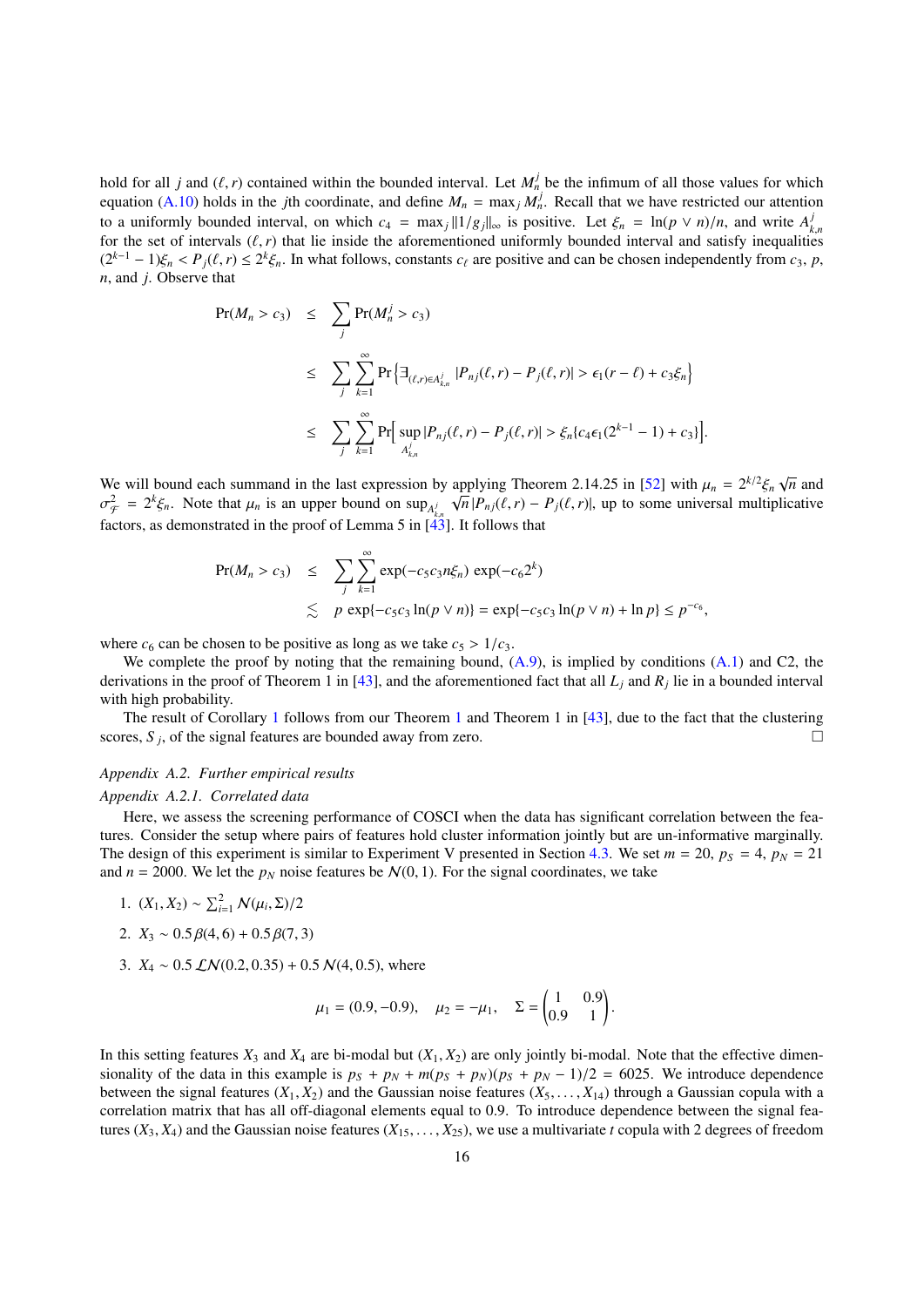and with a correlation matrix with all off-diagonal elements equal to <sup>0</sup>.8. (For additional information about copulas, see, e.g.,  $[24, 25]$  $[24, 25]$  $[24, 25]$ ). Figure [A.3](#page-16-1) presents the distribution of observed average linear correlation between the  $p<sub>S</sub>$  signal features and the Gaussian noise features. The average is across 10 repetitions of the simulated data for  $n = 2000$ . We report the *False Positive* and *False Negative* proportions for the aforementioned simulation study in Table [A.7.](#page-16-0)



Figure A.3: Box plot of the observed average linear correlation between the  $p<sub>S</sub>$  signal features and the Gaussian noise features. The average is across 10 repetitions of the simulated data for  $n = 2000$ .

COSCI successfully identifies all the signal coordinates. Comparing with Table [6,](#page-12-2) we see that its performance is not affected due to correlation in the data. As expected, higher values of the threshold parameter improve the FP rate, and the benefit of using the data driven approach to select the features is evident. We find that correlation among features does not appear to impact the screening performance of COSCI.

<span id="page-16-0"></span>Table A.7: False Negatives and False Positive rates for COSCI in studying the impact of correlation. Here, <sup>I</sup>*<sup>S</sup>* <sup>=</sup> {1, <sup>2</sup>, <sup>3</sup>, <sup>4</sup>}, *<sup>p</sup>* <sup>=</sup> 25. The numbers in parenthesis are standard errors over 10 repetitions.

<span id="page-16-1"></span>

|            | $n = 2000 / p = 25$ |            |             |  |  |
|------------|---------------------|------------|-------------|--|--|
|            |                     | Avg FN     | Avg FP      |  |  |
|            | 0.05                | 0.00(0.00) | 21.0(0.00)  |  |  |
| COSCI      | 0.08                | 0.00(0.00) | 20.7(0.15)  |  |  |
| with       | 0.1                 | 0.00(0.00) | 19.9(0.18)  |  |  |
| $\alpha_0$ | 0.12                | 0.00(0.00) | 18.4 (0.40) |  |  |
| fixed      | 0.15                | 0.00(0.00) | 16.0(0.60)  |  |  |
|            | 02                  | 0.00(0.00) | 10.5(0.65)  |  |  |
|            | 0.25                | 0.00(0.00) | 4.0(0.79)   |  |  |
|            | Data driven         | 0.00(0.00) | 1.00(0.79)  |  |  |

#### *Appendix A.2.2. Clustering errors*

In the simulation experiments of Section [4.1](#page-6-1) we evaluated the feature selection performance of COSCI and obtained encouraging results. Here, we check whether COSCI's better feature selection performance also lead to a reduction of the clustering error rates in those experiments.

In Table [A.8,](#page-17-2) we present the clustering errors for Simulation Experiments I and II. Recall that for Simulation Experiment I, the  $p_s = 5$  signal features each had two clusters and for Simulation Experiment II, the first five of the  $p<sub>S</sub> = 6$  signal features had two clusters and the sixth one had thee clusters. Thus, the true number of clusters in those experiments is 32 and 96 respectively. As the true number of clusters are so large, traditional clustering dissimilarity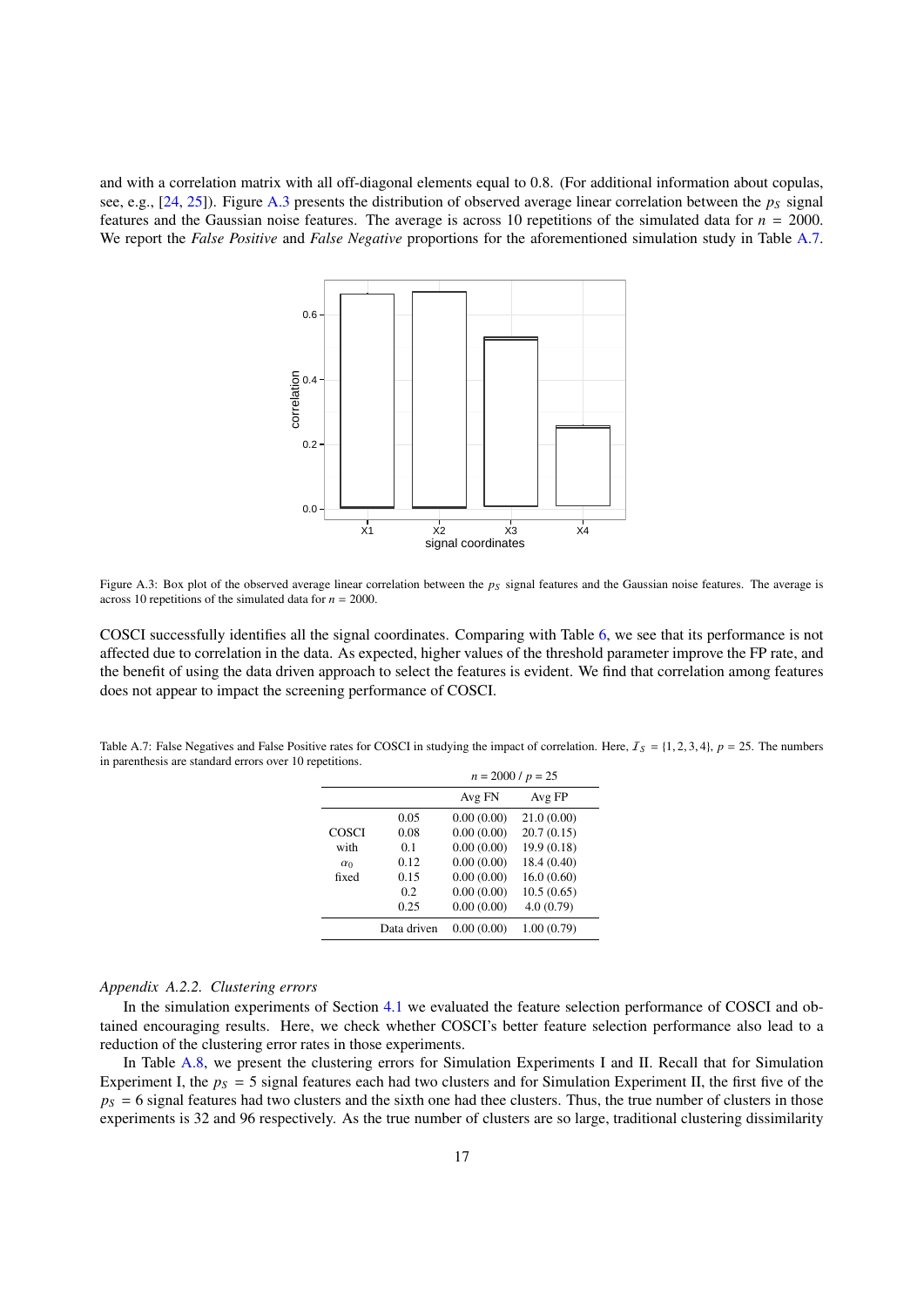<span id="page-17-2"></span>

|              |               | $n = 200$ | $n = 1000$ | $n = 2500$ |              |               | $n = 200$ | $n = 1000$ | $n = 2500$ |
|--------------|---------------|-----------|------------|------------|--------------|---------------|-----------|------------|------------|
|              | 0.05          | 0.178     | 0.242      | 0.178      |              | 0.05          | 0.279     | 0.303      | 0.221      |
| <b>COSCI</b> | 0.08          | 0.238     | 0.229      | 0.165      | <b>COSCI</b> | 0.08          | 0.3       | 0.28       | 0.211      |
| with         | 0.1           | 0.264     | 0.229      | 0.138      | with         | 0.1           | 0.316     | 0.265      | 0.185      |
| $\alpha_0$   | 0.12          | 0.305     | 0.222      | 0.122      | $\alpha$     | 0.12          | 0.341     | 0.256      | 0.176      |
| fixed        | 0.15          | 0.338     | 0.211      | 0.114      | fixed        | 0.15          | 0.370     | 0.245      | 0.175      |
|              | 0.2           | 0.344     | 0.183      | 0.121      |              | 0.2           | 0.398     | 0.231      | 0.184      |
|              | Data driven   | 0.195     | 0.172      | 0.133      |              | Data driven   | 0.248     | 0.220      | 0.179      |
|              | SpKM          | 0.484     | 0.46       | 0.47       |              | <b>SpKM</b>   | 0.495     | 0.486      | 0.495      |
| Other        | SpHC          | 0.495     | 0.491      | 0.494      | Other        | SpHC          | 0.509     | 0.509      |            |
| methods      | <b>SAS</b>    | 0.495     | 0.494      | 0.478      | methods      | <b>SAS</b>    | 0.493     | 0.491      | 0.495      |
|              | Ex. Mass      | 0.234     | 0.203      | 0.203      |              | Ex. Mass      | 0.283     | 0.253      | 0.252      |
|              | <b>IF-PCA</b> | 0.478     | 0.484      | 0.488      |              | <b>IF-PCA</b> | 0.475     | 0.485      | 0.486      |

Table A.8: Clustering Errors for Simulation Experiment I (left) and II (right).

measures (such as the classification error rates (CER) used in Witten and Tibshirani [\[56\]](#page-24-0)) fail to distinguish between good and bad clustering if we compare with respect to all the product clusters. Here, for each signal coordinate we calculate the CER considering the true cluster labeling to be based on that signal only and report the average CER across all the signal coordinates as the clustering error. Each simulation experiment was repeated 50 times and the average clustering error over the 50 repetitions is reported in the tables. For Ex. Mass and COSCI, we use *k*-means to perform clustering on the selected features.

In Table [A.8,](#page-17-2) it was seen that COSCI coupled with the data driven approach continues to provide the best CER amongst all the competing methods. IF-PCA, SAS, SpKM and SpHC exhibit very high CER in these settings even though their screening performance, especially that of SAS and IF-PCA, was competitive (see Tables [1](#page-7-0)[–2](#page-7-1) in Sec-tion [4.1\)](#page-6-1). COSCI and Ex. Mass return far better CER and as is expected, with *n* small and increasing  $\alpha_0$ , COSCI screening begins to miss the signal features and therefore returns a higher CER. Similar characteristics in the clustering efficacies were also observed across the other simulation scenarios of Section [4.1.](#page-6-1)

<span id="page-17-1"></span>*Appendix A.2.3. COSCI Analysis on Cardio and RNA Seq Datasets*



<span id="page-17-0"></span>Figure A.4: CARDIO DATA. Left:  $\hat{\pi}_0 \hat{f}_0(\psi_j)$  in black dashed line and  $\hat{f}(\psi_j)$  in black solid line for  $j \in \{1, \ldots, 20426\}$ . Right: Distribution of *S j*. The 33 selected features are marked as  $\times$  The dashed 33 selected features are marked as  $\times$ . The dashed horizontal line is  $\hat{\alpha}_0 = 0.428$ .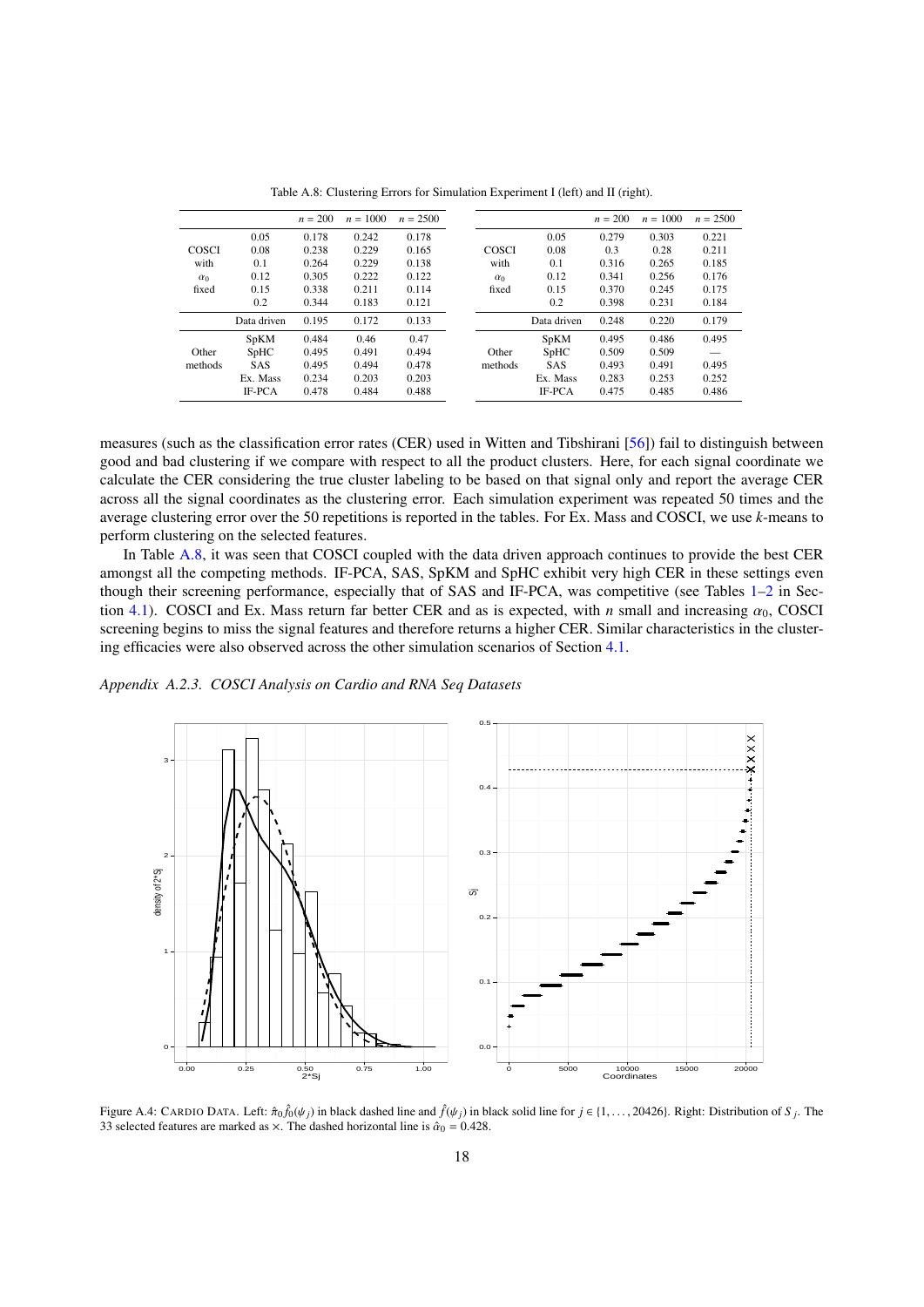

<span id="page-18-1"></span>Figure A.5: RNASEQ DATA. Left:  $\hat{\pi}_0 \hat{f}_0(\psi_j)$  inblack dashed line and  $\hat{f}(\psi_j)$  in black solid line for  $j \in \{1, \ldots, 8716\}$ . Right: Distribution of *S j*. The dashed horizontal line is  $\hat{\alpha}_s = 0.188$ . The 2304 s dashed horizontal line is  $\hat{\alpha}_0 = 0.188$ . The 2304 selected features are in black and are above the dashed horizontal line. The black dots are the 33 lineage markers.

# <span id="page-18-0"></span>*Appendix A.2.4. More real data examples*

In Table [A.9,](#page-18-2) we present more real data examples to assess the performance of COSCI. We follow the theme presented in Section [4.2](#page-9-1) and overlay COSCI with *k*-means, Sparse *k*-means and IF-PCA for each of the eleven datasets considered below. The first ten data sets are sourced from Jiashun Jin's webpage (see: [http://www.stat.cmu.](http://www.stat.cmu.edu/~jiashun/Research/software/GenomicsData/) edu/~jiashun/Research/software/GenomicsData/ and Table 1 in [\[35\]](#page-23-5) for more information on these data sets.). The last data set is available on Brad Efron's webpage (see: [http://statweb.stanford.edu/](http://statweb.stanford.edu/~ckirby/brad/LSI/datasets-and-programs/datasets.html) [˜ckirby/brad/LSI/datasets-and-programs/datasets.html](http://statweb.stanford.edu/~ckirby/brad/LSI/datasets-and-programs/datasets.html)).

IF-PCA returns a significantly smaller error rate on the Lymphoma, Leukemia and Lung Cancer datasets but barring these four datasets (Lymphoma, Leukemia, Lung Cancer (1) and Lung Cancer (2)), feature screening by COSCI returns comparable and often better error rates using fewer features when compared to the best competing

<span id="page-18-2"></span>Table A.9: Minimum CER of the competing methods along with the method name. For COSCI, the smallest CER observed for COSCI + "clustering method" is shown where "clustering method" includes the five competing methods in Table [5.](#page-10-1) Number of selected features are reported after the '/' symbol.

|                       |                             |                  |                  |                |               | Min. CER    | <b>COSCI</b> |               |
|-----------------------|-----------------------------|------------------|------------------|----------------|---------------|-------------|--------------|---------------|
| Data Set              | Source                      | $\boldsymbol{n}$ | $\boldsymbol{p}$ | K              | Method        | <b>CER</b>  | Min. CER     | Method        |
| <b>ProstateCancer</b> | Singh et al. $(2002)$       | 102              | 6033             | 2              | <b>IF-PCA</b> | 0.477/1551  | 0.498 / 178  | $k$ -means    |
| Lymphoma              | Alizadeh et al. (2000)      | 62               | 4026             | 3              | <b>IF-PCA</b> | 0.103/42    | 0.285/22     | <b>IF-PCA</b> |
| Brain                 | Pomeroy et al. (2002)       | 42               | 5597             | 5.             | <b>IF-PCA</b> | 0.159/453   | 0.131 / 323  | IF-PCA        |
| Colon                 | Alon et al. (1999)          | 62               | 2000             | 2              | <b>IF-PCA</b> | 0.490 / 25  | 0.444/3      | $k$ -means    |
| <b>SRBCT</b>          | Kahn (2001)                 | 63               | 2308             | 4              | <b>SAS</b>    | 0.327/246   | 0.350/84     | $k$ -means    |
| Leukemia              | Golub et al. (1999)         | 72               | 3571             | 2              | <b>IF-PCA</b> | 0.131 / 213 | 0.430 / 112  | <b>IF-PCA</b> |
| <b>SuCancer</b>       | Su et al. (2001)            | 174              | 7909             | $\mathfrak{D}$ | <b>SAS</b>    | 0.501 / 526 | 0.500 / 211  | $k$ -means    |
| Lung Cancer(1)        | Gordon et al. (2002)        | 181              | 12533            | 2              | <b>IF-PCA</b> | 0.064/251   | 0.206/420    | $k$ -means    |
| Lung Cancer(2)        | Bhattacharjee et al. (2001) | 203              | 12600            | $\mathfrak{D}$ | <b>IF-PCA</b> | 0.341 / 418 | 0.502 / 260  | $k$ -means    |
| <b>BreastCancer</b>   | Wang et al. (2005)          | 276              | 22215            | $\mathfrak{D}$ | <b>IF-PCA</b> | 0.484 / 721 | 0.492 / 1195 | $k$ -means    |
| Michigan              | Subramanium et al. (2005)   | 86               | 5217             | 2.             | Ex. Mass      | 0.427/4     | 0.479/51     | $k$ -means    |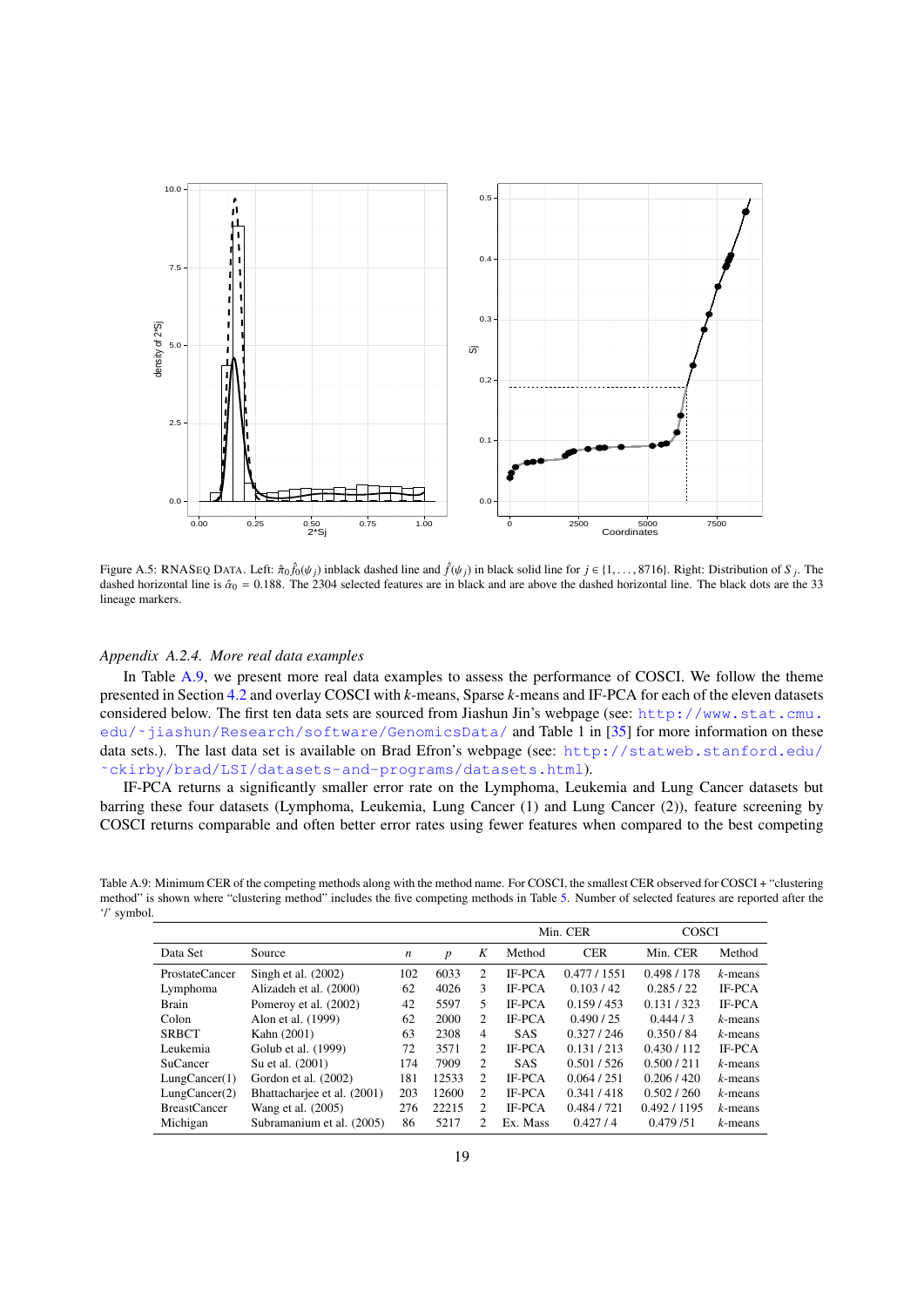method. In the datasets of Breast Cancer and Michigan COSCI selects more features than the best competing method but returns a comparable error rate. Detailed introspection on the four datasets where IF-PCA performs better than COSCI reveals that the overlap between these two methods in the screening step is minimal here. COSCI fails to pick up those signal features that pass through its merge size filter and are statistically far away from a Gaussian distribution. In contrast, IF-PCA precisely picks up these features which happen to be the best features to perform clustering in these four datasets. In simulation Experiments III–IV and in the real datasets considered in Section [4.2,](#page-9-1) the setting is, however, exactly opposite where the best signal features are not uni-modal and the noise features are not always Normally distributed. In these settings, COSCI prospers and by far returns the best screening performance than all the other competing methods considered.

#### *Appendix A.3. Algorithm details*

```
Appendix A.3.1. Detailed description of Algorithm 1
           input: data matrix X^{n \times p} and tuning parameter \alpha_0<br>output: merge sizes S \, N^p for n features and feat
           output: merge sizes \{S_j\}_1^p for p features and feature set \hat{\mathcal{I}}_SFOR each j \in \{1, 2, ..., p\}INITIALIZE;
                k = number of clusters = nsort x = \{x_1, \ldots, x_n\} in ascending order
                assign cluster mean: a_i = x_i for i \in \{1, ..., n\}assign cluster size: s_i = 1, i \in \{1, \ldots, n\}assign cluster membership indices of x: I(x) = \{1, \ldots, n\}WHILE k > 1Convex Merging Algorithm
                /* 1. Find the consecutive adjacent centroid distances */d(r, r + 1) ← (a_{r+1} - a_r)/(s_r + s_{r+1})/* 2. Find clusters with minimum merging distance */r^* ← arg min<sub>1≤r≤k−1</sub> d(r, r + 1)Merge Sizes
                 /* 3. Determine merge size \alpha_i^j */<br>\alpha_j^j = n^{-1} min(s, s, ) i=margaindax
                 α
Screening the Merges
                  j_i = n^{-1} \min(s_{r^*}, s_{r^*+1}), i =merge index
                /* 4. Obtain mass after merge mi */
                 m_i = n^{-1} (s_{r^*} + s_{r^*+1})IF m_i < 0.5 then \alpha_i^j = 0Prepare for the next iteration
                 \frac{1}{r} 5. Merge r^*, r^* + 1 clusters */
                 a_r \leftarrow (s_r \cdot a_r \cdot + s_{r^*+1} a_{r^*+1}) / (s_r \cdot + s_{r^*+1})s_r \leftarrow s_{r^*} + s_{r^*+1}/* 6. Reduce number of clusters */k \leftarrow k - 1/* 7. Change cluster and member indices */FOR \ell in (r^* + 1) : k, s_{\ell} \leftarrow s_{\ell+1}, a_{\ell} \leftarrow a_{\ell+1}<br>FOR ALL I(r) > r^* \cdot I(r) - I(r) - 1FOR ALL I(x) > r^*: I(x) = I(x) - 1Store max merge sizes
              store S_j = max<sub>1≤i≤(n−1)</sub> \alpha_i^j
```
*Feature screening* Choose  $\hat{\mathcal{I}}_S = \{j : S_j \ge \alpha_0\}$ 

```
Algorithm 1: COSCI procedure for feature screening.
```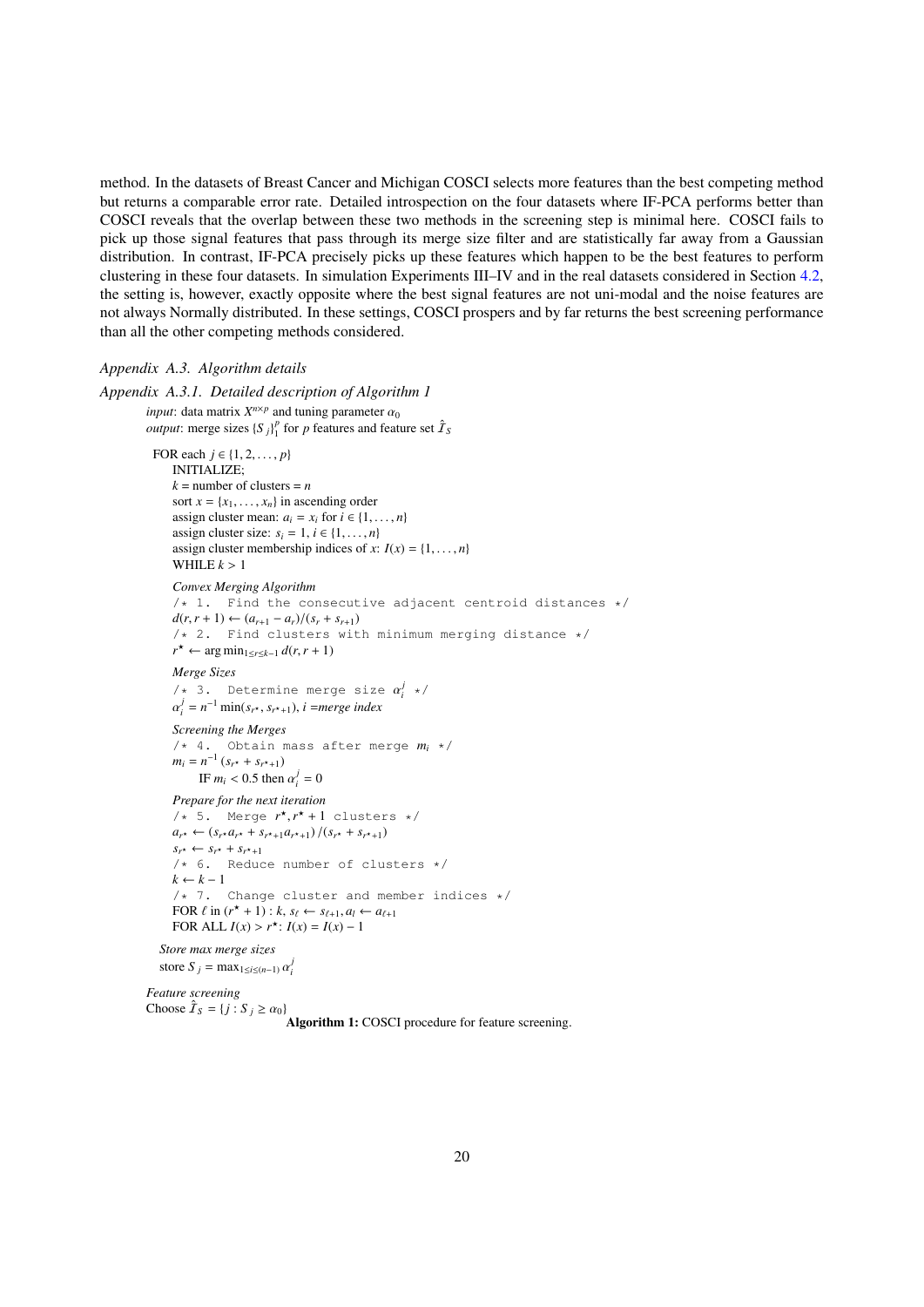|                   |                |                |                  | $\alpha_0$       |                  |                  |                  |                  |
|-------------------|----------------|----------------|------------------|------------------|------------------|------------------|------------------|------------------|
| Unimodal density  | $\overline{n}$ | 0.01           | 0.02             | 0.05             | 0.1              | 0.15             | 0.2              | 0.25             |
|                   | 100            | 100            | 100              | 99               | 74               | 47               | 28               | 12               |
|                   | 500            | 100            | 100              | 67               | 33               | 17               | 11               | 7                |
|                   | 1000           | 100            | 98               | 49               | 22               | 13               | 6                | $\overline{c}$   |
| N(0, 1)           | 2000           | 100            | 82               | 21               | 10               | 3                | $\overline{0}$   | $\overline{0}$   |
|                   | 5000           | 94             | 38               | 3                | 1                | 1                | $\overline{0}$   | $\mathbf{0}$     |
|                   | 10000          | 47             | 6                | $\mathbf{0}$     | $\mathbf{0}$     | $\overline{0}$   | $\overline{0}$   | $\overline{0}$   |
|                   | 100            | 100            | 100              | 59               | 19               | 11               | 3                | $\mathbf{1}$     |
|                   | 500            | 99             | 50               | $\overline{4}$   | $\boldsymbol{0}$ | $\mathbf{0}$     | $\mathbf{0}$     | $\overline{0}$   |
|                   | 1000           | 74             | 14               | $\boldsymbol{0}$ | 0                | $\mathbf{0}$     | $\overline{0}$   | $\overline{0}$   |
| Student $t_{(1)}$ | 2000           | 27             | 0                | 0                | 0                | $\boldsymbol{0}$ | $\boldsymbol{0}$ | 0                |
|                   | 5000           | $\mathbf{0}$   | $\theta$         | $\theta$         | $\theta$         | $\theta$         | $\theta$         | $\overline{0}$   |
|                   | 10000          | $\theta$       | $\theta$         | $\theta$         | $\theta$         | $\theta$         | $\theta$         | $\overline{0}$   |
|                   | 100            | 100            | 100              | 96               | 59               | 33               | 14               | $\overline{7}$   |
|                   | 500            | 100            | 99               | 47               | 10               | $\overline{c}$   | $\overline{c}$   | $\mathbf{0}$     |
|                   | 1000           | 100            | 84               | 7                | $\overline{2}$   | $\overline{0}$   | $\overline{0}$   | $\overline{0}$   |
| $\mathcal{E}(1)$  | 2000           | 95             | 33               | $\mathbf{0}$     | $\mathbf{0}$     | $\overline{0}$   | $\overline{0}$   | $\overline{0}$   |
|                   | 5000           | 35             | $\boldsymbol{0}$ | $\mathbf{0}$     | $\mathbf{0}$     | $\overline{0}$   | $\overline{0}$   | $\mathbf{0}$     |
|                   | 10000          | $\overline{c}$ | $\overline{0}$   | $\boldsymbol{0}$ | $\mathbf{0}$     | $\overline{0}$   | $\overline{0}$   | $\mathbf{0}$     |
|                   | 100            | 100            | 99               | 52               | 18               | 10               | $\overline{2}$   | $\mathbf{1}$     |
|                   | 500            | 99             | 62               | 7                | 1                | $\mathbf{0}$     | $\boldsymbol{0}$ | $\mathbf{0}$     |
|                   | 1000           | 82             | 17               | $\mathbf{0}$     | $\overline{0}$   | $\mathbf{0}$     | $\mathbf{0}$     | $\overline{0}$   |
| Cauchy            | 2000           | 36             | 3                | $\boldsymbol{0}$ | $\boldsymbol{0}$ | $\mathbf{0}$     | $\overline{0}$   | $\mathbf{0}$     |
|                   | 5000           | $\mathbf{0}$   | $\overline{0}$   | $\boldsymbol{0}$ | $\mathbf{0}$     | $\mathbf{0}$     | $\mathbf{0}$     | $\overline{0}$   |
|                   | 10000          | $\theta$       | $\theta$         | $\theta$         | $\theta$         | $\theta$         | $\theta$         | $\overline{0}$   |
|                   | 100            | 100            | 100              | 75               | 29               | 13               | $\overline{c}$   | $\mathbf{1}$     |
|                   | 500            | 100            | 81               | 11               | 1                | $\overline{0}$   | $\overline{0}$   | $\overline{0}$   |
|                   | 1000           | 98             | 40               | 1                | $\mathbf{0}$     | $\overline{0}$   | $\overline{0}$   | $\overline{0}$   |
| $\mathcal{L}(1)$  | 2000           | 71             | 8                | $\overline{0}$   | $\mathbf{0}$     | $\overline{0}$   | $\overline{0}$   | $\overline{0}$   |
|                   | 5000           | $\overline{4}$ | $\overline{0}$   | $\mathbf{0}$     | $\mathbf{0}$     | $\overline{0}$   | $\overline{0}$   | $\overline{0}$   |
|                   | 10000          | $\mathbf{0}$   | $\theta$         | $\mathbf{0}$     | $\mathbf{0}$     | $\theta$         | $\overline{0}$   | $\overline{0}$   |
|                   | 100            | 100            | 100              | 80               | 28               | 16               | $\overline{7}$   | $\overline{c}$   |
| <b>GEV</b> with   | 500            | 100            | 82               | 15               | 3                | $\overline{0}$   | $\mathbf{0}$     | $\boldsymbol{0}$ |
| shape             | 1000           | 99             | 48               | 3                | $\boldsymbol{0}$ | $\overline{0}$   | $\overline{0}$   | $\mathbf{0}$     |
| parameter         | 2000           | 68             | 12               | $\mathbf{0}$     | $\boldsymbol{0}$ | $\overline{0}$   | $\mathbf{0}$     | $\mathbf{0}$     |
| $= 0.8$           | 5000           | 13             | 0                | $\boldsymbol{0}$ | $\boldsymbol{0}$ | $\mathbf{0}$     | $\mathbf{0}$     | $\mathbf{0}$     |
|                   | 10000          | $\mathbf{0}$   | $\theta$         | $\mathbf{0}$     | $\theta$         | $\theta$         | $\theta$         | $\overline{0}$   |
|                   | 100            | 100            | 100              | 99               | 78               | 50               | 32               | 19               |
| B(1,3)            | 500            | 100            | 100              | 74               | 28               | 16               | 11               | $\overline{2}$   |
|                   | 1000           | 100            | 98               | 37               | 5                | 3                | 1                | $\overline{0}$   |
|                   | 2000           | 99             | 80               | 14               | $\overline{c}$   | $\overline{0}$   | $\overline{0}$   | $\overline{0}$   |
|                   | 5000           | 88             | 24               | $\overline{2}$   | $\mathbf{0}$     | $\overline{0}$   | $\overline{0}$   | $\mathbf{0}$     |
|                   | 10000          | 43             | $\mathbf{1}$     | $\mathbf{0}$     | $\mathbf{0}$     | $\theta$         | $\theta$         | $\overline{0}$   |
|                   | 100            | 100            | 100              | 99               | 84               | 54               | 33               | 22               |
| Triangle distbn.  | 500            | 100            | 100              | 79               | 34               | 15               | 7                | $\mathbf{0}$     |
| $\in [0, 1]$      | 1000           | 100            | 98               | 42               | 11               | $\overline{4}$   | $\overline{4}$   | 1                |
| with              | 2000           | 100            | 88               | 28               | 5                | 1                | $\mathbf{0}$     | $\mathbf{0}$     |
| mode at 0.8       | 5000           | 98             | 40               | 3                | $\mathbf{0}$     | $\mathbf{0}$     | $\mathbf{0}$     | 0                |
|                   | 10000          | 68             | 11               | $\mathbf{0}$     | $\mathbf{0}$     | $\overline{0}$   | $\overline{0}$   | $\mathbf{0}$     |

<span id="page-20-0"></span>

Table A.10: This table reports the % of cases where COSCI detects clusters across varying sample sizes *n* and thresholds  $\alpha_0$ .

<span id="page-20-1"></span>*Appendix A.3.2. Estimation of Hyperparameters — simulation based*

<span id="page-20-2"></span>

|  |  | Appendix A.3.3. Two-stage approach to signal screening |
|--|--|--------------------------------------------------------|
|  |  |                                                        |

We briefly describe the two-stage approach to signal screening introduced in [\[9\]](#page-23-37). We start with Eq. [\(3\)](#page-6-2) where the estimated fdr has been obtained as

$$
T_j = \hat{\pi_0} \hat{f_0}(\psi_j) / \hat{f}(\psi_j)
$$

Order the estimated fdr's  $T_j$  from smallest to largest so that  $T_{(1)} \leq \cdots \leq T_{(p)}$ . In the first stage, we estimate Stage 1 screening cutoff *k<sup>s</sup>* by

$$
k_{s} = \min\Big{j : \sum_{i=p}^{j} (1 - T_{(i)}) \le p(1 - \hat{\pi}_{0})\delta_{p}\Big}
$$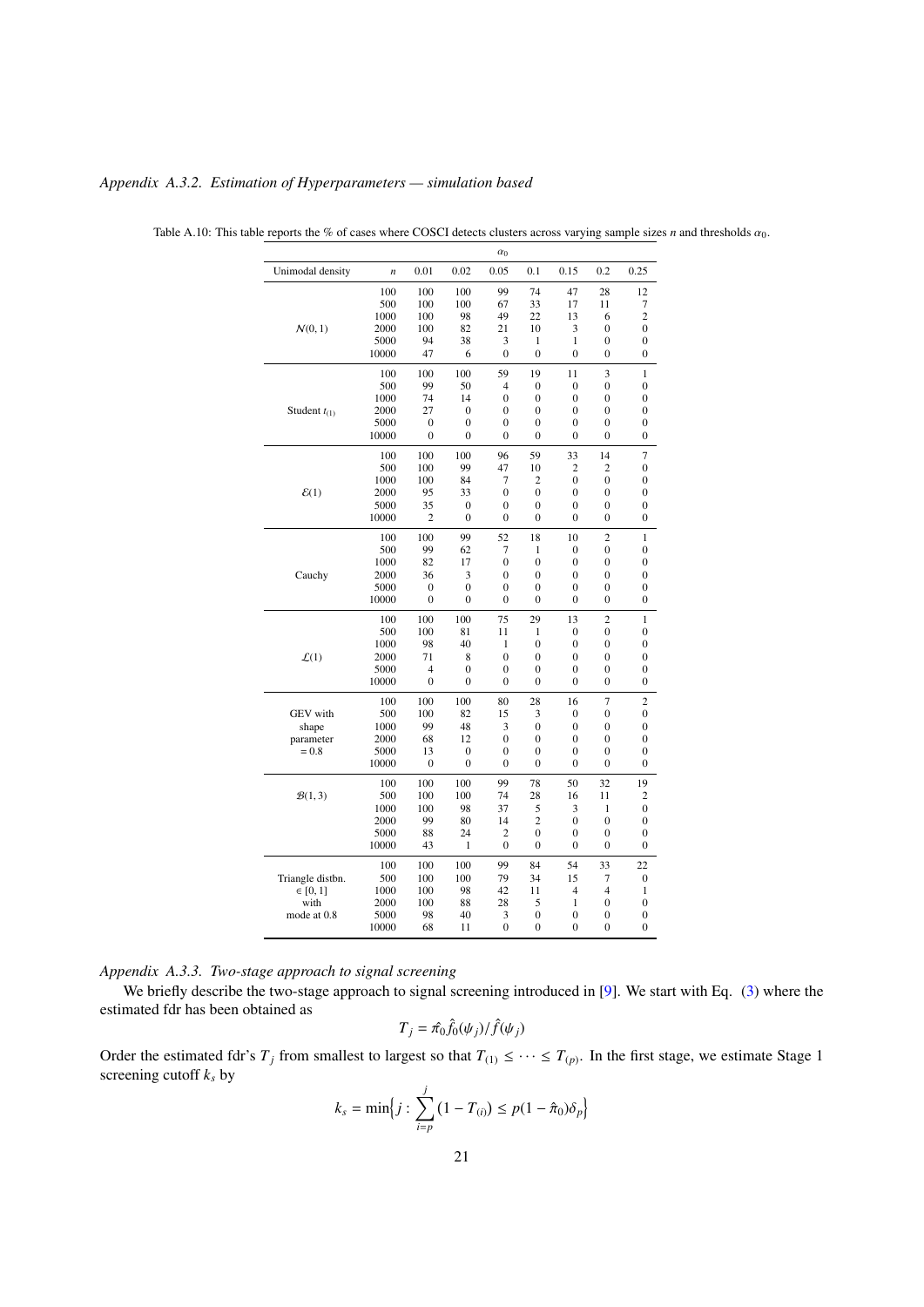with  $\delta_p = \min\{p, (\ln p)^{-1}\}\$  and select the features as

$$
S_s = \{j : T_j \leq T_{(k_s)}\} = \{T_{(1)}, \ldots, T_{(k_s)}\}
$$

In the second stage, the so-called *Discovery stage*, we take the Stage 1 screened fdr's  $l\{T_j : j \in S_s\}$  and estimate the Stage 2 screening cutoff  $k_d$  by

$$
k_d = \max\left\{1 \le j \le k_s : \frac{1}{j} \sum_{i=1}^j T_{(j)} \le \delta_p\right\}
$$

and select the features as

$$
\hat{\mathcal{I}}_S = \{ j \in \mathcal{S}_s : T_j \le T_{(k_d)} \}
$$

Proposition 2 in [\[9\]](#page-23-37) guarantees that in Stage 1,  $S_s$  is the largest subset such that the missed discovery rate (MDR) is controlled at level  $\delta_p$  while in Stage 2,  $\hat{T}_S$  is the smallest subset such that the false positive rate (FPR) is controlled at level  $\delta_p$ .

### <span id="page-21-6"></span>*Appendix A.3.4. Analysis of the population procedure for Gaussian mixtures*

In Table  $A.11$ , which is an adapted version of Table 1 in the supplementary material for  $[43]$ , we document the behavior of the population clustering procedure for a wide variety of mixtures of two Gaussian distributions on the real line. For seven different levels of separation between the two means we consider nine different mixing proportions, from the symmetric case of 50:50 mixing to the highly skewed 10:90 mixing. The behavior of the population splitting procedure in other cases can be interpolated using continuity arguments. In all of the scenarios, the population procedure identifies either two clusters or one. The latter happens only in the settings where the separation between the sub-populations, or the size of one sub-population, is very small. We also present the location of the split point,  $s^*$  ("NO" denotes the cases where no splits are detected, and, thus, only one cluster is identified), the local minimum of the density, m, and the split point minimizing the expected misclassification error,  $s_{MC}$ . Finally, we report, under *Excess MCE*, how much the misclassification error of the population clustering procedure exceeds that of the  $s_{MC}$ based oracle rule.

Acknowledgments. We would like to thank the Editor, the Associate Editor and two anonymous referees for many helpful suggestions that improved the paper. We thank Sara Garcia and Gregory Giecold for sharing the RNASeq data and ECLAIR source codes with us. Mukherjee's research was partially supported by the Zumberge individual award from the University of Southern California's James H. Zumberge Faculty Research and Innovation Fund.

#### Supplementary material

The R code and the data sets used in this paper can be downloaded from the following link <http://github.com/trambakbanerjee/COSCI>.

### References

#### References

- <span id="page-21-3"></span>[1] E.-a.D. Amir, K.L. Davis, M.D. Tadmor, E.F. Simonds, J.H. Levine, S.C. Bendall, D.K. Shenfeld, S. Krishnaswamy, G.P. Nolan, D. Pe'er, Visne enables visualization of high dimensional single-cell data and reveals phenotypic heterogeneity of leukemia, Nature Biotechnology 31 (2013) 545–552.
- <span id="page-21-5"></span>[2] E. Arias-Castro, X. Pu, A simple approach to sparse clustering, Computational Statistics & Data Analysis, 105 (2017) 217–228.
- <span id="page-21-0"></span>[3] E. Arias-Castro, N. Verzelen, Detection and feature selection in sparse mixture models, arXiv preprint arXiv:1405.1478, 2014.
- <span id="page-21-1"></span>[4] M. Azizyan, A. Singh, L.A. Wasserman, Minimax theory for high-dimensional gaussian mixtures with sparse mean separation, In: Advances in Neural Information Processing Systems, 2013, pp. 2139–2147.
- <span id="page-21-4"></span>[5] S.C. Bendall, K.L. Davis, E.-a.D. Amir, M.D. Tadmor, E.F. Simonds, T.J. Chen, D.K. Shenfeld, G.P. Nolan, D. Pe'er, Single-cell trajectory detection uncovers progression and regulatory coordination in human b cell development, Cell 157 (2014) 714–725.
- <span id="page-21-2"></span>[6] S.C. Bendall, E.F. Simonds, P. Qiu, E.-a.D. Amir, P.O. Krutzik, R. Finck, R.V. Bruggner, R. Melamed, A. Trejo, O.I. Ornatsky, R.S. Balderas, S.K. Plevritis, K. Sachs, D. Pe'er, S.D. Tanner, G.P. Nolan, Single-cell mass cytometry of differential immune and drug responses across a human hematopoietic continuum, Science 332 (2011) 687–696.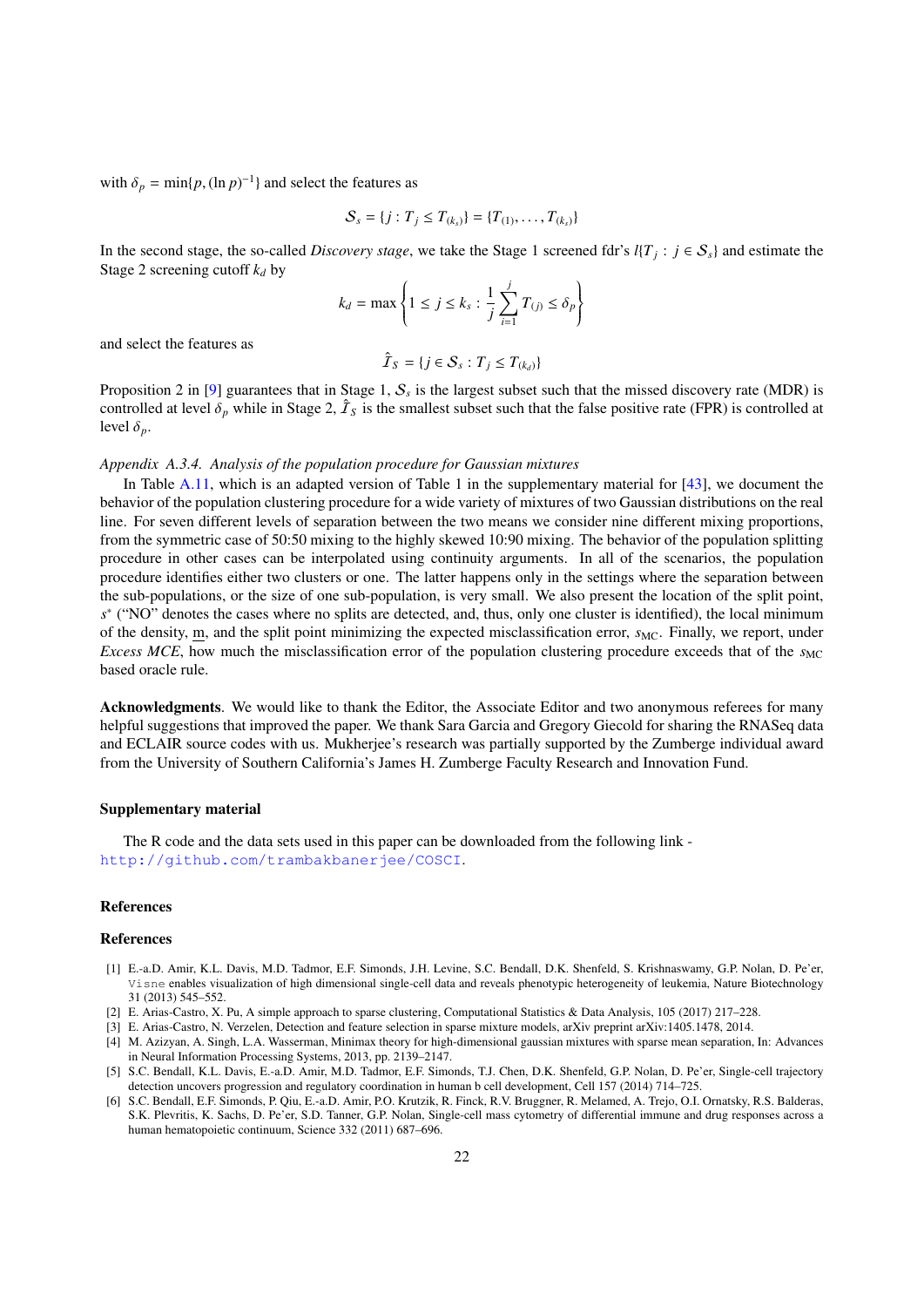<span id="page-22-0"></span>Table A.11: Finding the population splits for 2–normal mixtures:  $p_1 N(\mu_1, 1) + p_2 N(\mu_2, 1)$ .<br>CASE  $p_1 p_2 \mu_1 p_2 \underline{m} s^* s_{MC}$  Excess MCE

| CASE                  | $p_1$        | p <sub>2</sub> | $\mu_1$            | $\mu_2$      | $\underline{\mathbf{m}}$ | $s^{\star}$        | $S_{MC}$           | <b>Excess MCE</b> |
|-----------------------|--------------|----------------|--------------------|--------------|--------------------------|--------------------|--------------------|-------------------|
|                       | 0.50         | 0.50           | $-4.50$            | 4.50         | 0.00                     | 0.00               | 0.00               | 0.000             |
|                       | 0.45         | 0.55           | $-4.50$            | 4.50         | $-0.02$                  | $-0.45$            | $-0.02$            | 0.000             |
|                       | 0.40         | 0.60           | $-4.50$            | 4.50         | $-0.05$                  | $-0.90$            | $-0.04$            | 0.000             |
|                       | 0.35         | 0.65           | $-4.50$            | 4.50         | $-0.07$                  | $-1.36$            | $-0.07$            | 0.000             |
| $ \mu_2 - \mu_1  = 9$ | 0.30         | 0.70           | $-4.50$            | 4.50         | $-0.10$                  | $-1.82$            | $-0.09$            | 0.001             |
|                       | 0.25         | 0.75           | $-4.50$            | 4.50         | $-0.13$                  | $-2.31$            | $-0.12$            | 0.004             |
|                       | 0.20         | 0.80           | $-4.50$            | 4.50         | $-0.16$                  | $-2.90$            | $-0.15$            | 0.011             |
|                       | 0.15         | 0.85           | $-4.50$            | 4.50         | $-0.20$                  | $-3.82$            | $-0.19$            | 0.037             |
|                       | 0.10         | 0.90           | $-4.50$            | 4.50         | $-0.26$                  | NO                 | $-0.24$            | 0.100             |
|                       | 0.50         | 0.50           | $-4.00$            | 4.00         | 0.00                     | 0.00               | 0.00               | 0.000             |
|                       | 0.45         | 0.55           | $-4.00$            | 4.00         | $-0.03$                  | $-0.40$            | $-0.03$            | 0.000             |
|                       | 0.40         | 0.60           | $-4.00$            | 4.00         | $-0.05$                  | $-0.80$            | $-0.05$            | 0.000             |
|                       | 0.35         | 0.65           | $-4.00$            | 4.00         | $-0.08$                  | $-1.22$            | $-0.08$            | 0.001             |
| $ \mu_2 - \mu_1  = 8$ | 0.30         | 0.70           | $-4.00$            | 4.00         | $-0.11$                  | $-1.64$            | $-0.11$            | 0.003             |
|                       | 0.25         | 0.75           | $-4.00$            | 4.00         | $-0.15$                  | $-2.12$            | $-0.14$            | 0.008             |
|                       | 0.20<br>0.15 | 0.80<br>0.85   | $-4.00$<br>$-4.00$ | 4.00<br>4.00 | $-0.18$<br>$-0.23$       | $-2.72$<br>NO      | $-0.17$<br>$-0.22$ | 0.020<br>0.150    |
|                       | 0.10         | 0.90           | $-4.00$            | 4.00         | $-0.29$                  | NO                 | $-0.28$            | 0.100             |
|                       |              |                |                    |              |                          |                    |                    |                   |
|                       | 0.50         | 0.50           | $-3.50$            | 3.50         | 0.00                     | 0.00               | 0.00               | 0.000             |
|                       | 0.45         | 0.55           | $-3.50$            | 3.50         | $-0.03$                  | $-0.35$            | $-0.03$            | 0.000             |
|                       | 0.40         | 0.60           | $-3.50$            | 3.50         | $-0.06$                  | $-0.71$            | $-0.06$            | 0.001             |
|                       | 0.35         | 0.65           | $-3.50$            | 3.50         | $-0.10$                  | $-1.09$            | $-0.09$            | 0.003             |
| $ \mu_2 - \mu_1  = 7$ | 0.30<br>0.25 | 0.70<br>0.75   | $-3.50$<br>$-3.50$ | 3.50<br>3.50 | $-0.13$<br>$-0.17$       | $-1.49$<br>$-1.97$ | $-0.12$<br>$-0.16$ | 0.007<br>0.016    |
|                       | 0.20         | 0.80           | $-3.50$            | 3.50         | $-0.22$                  | $-2.66$            | $-0.20$            | 0.040             |
|                       | 0.15         | 0.85           | $-3.50$            | 3.50         | $-0.27$                  | NO                 | $-0.25$            | 0.150             |
|                       | 0.10         | 0.90           | $-3.50$            | 3.50         | $-0.34$                  | NO                 | $-0.31$            | 0.100             |
|                       |              |                |                    |              |                          |                    |                    |                   |
|                       | 0.50         | 0.50           | $-3.00$            | 3.00         | 0.00                     | 0.00               | 0.00               | 0.000             |
|                       | 0.45<br>0.40 | 0.55<br>0.60   | $-3.00$<br>$-3.00$ | 3.00<br>3.00 | $-0.04$<br>$-0.08$       | $-0.32$<br>$-0.64$ | $-0.03$            | 0.001<br>0.004    |
|                       | 0.35         | 0.65           | $-3.00$            | 3.00         | $-0.12$                  | $-0.99$            | $-0.07$<br>$-0.10$ | 0.008             |
| $ \mu_2 - \mu_1  = 6$ | 0.30         | 0.70           | $-3.00$            | 3.00         | $-0.16$                  | $-1.39$            | $-0.14$            | 0.016             |
|                       | 0.25         | 0.75           | $-3.00$            | 3.00         | $-0.21$                  | $-1.91$            | $-0.18$            | 0.034             |
|                       | 0.20         | 0.80           | $-3.00$            | 3.00         | $-0.26$                  | NO                 | $-0.23$            | 0.200             |
|                       | 0.15         | 0.85           | $-3.00$            | 3.00         | $-0.33$                  | NO                 | $-0.29$            | 0.150             |
|                       | 0.10         | 0.90           | $-3.00$            | 3.00         | $-0.41$                  | NO                 | $-0.37$            | 0.100             |
|                       | 0.50         | 0.50           | $-2.50$            | 2.50         | 0.00                     | 0.00               | 0.00               | 0.000             |
|                       | 0.45         | 0.55           | $-2.50$            | 2.50         | $-0.05$                  | $-0.30$            | $-0.04$            | 0.005             |
|                       | 0.40         | 0.60           | $-2.50$            | 2.50         | $-0.10$                  | $-0.61$            | $-0.08$            | 0.011             |
|                       | 0.35         | 0.65           | $-2.50$            | 2.50         | $-0.15$                  | $-0.96$            | $-0.12$            | 0.021             |
| $ \mu_2 - \mu_1  = 5$ | 0.30         | 0.70           | $-2.50$            | 2.50         | $-0.20$                  | $-1.41$            | $-0.17$            | 0.041             |
|                       | 0.25         | 0.75           | $-2.50$            | 2.50         | $-0.26$                  | NO                 | $-0.22$            | 0.250             |
|                       | 0.20         | 0.80           | $-2.50$            | 2.50         | $-0.33$                  | NO                 | $-0.28$            | 0.200             |
|                       | 0.15         | 0.85           | $-2.50$            | 2.50         | $-0.41$                  | NO                 | $-0.35$            | 0.149             |
|                       | 0.10         | 0.90           | $-2.50$            | 2.50         | $-0.53$                  | NO                 | $-0.44$            | 0.100             |
|                       | 0.50         | 0.50           | $-2.00$            | 2.00         | 0.00                     | $0.00\,$           | 0.00               | 0.000             |
|                       | 0.45         | 0.55           | $-2.00$            | 2.00         | $-0.07$                  | $-0.32$            | $-0.05$            | 0.015             |
|                       | 0.40         | 0.60           | $-2.00$            | 2.00         | $-0.14$                  | $-0.67$            | $-0.10$            | 0.034             |
|                       | 0.35         | 0.65           | $-2.00$            | 2.00         | $-0.21$                  | $-1.12$            | $-0.15$            | 0.065             |
| $ \mu_2 - \mu_1  = 4$ | 0.30         | 0.70           | $-2.00$            | 2.00         | $-0.28$                  | NO                 | $-0.21$            | 0.298             |
|                       | 0.25         | 0.75           | $-2.00$            | 2.00         | $-0.37$                  | NO                 | $-0.28$            | 0.248             |
|                       | 0.20         | 0.80           | $-2.00$            | 2.00         | $-0.47$                  | NO                 | $-0.35$            | 0.198             |
|                       | 0.15         | 0.85           | $-2.00$            | 2.00         | $-0.58$                  | NO                 | $-0.43$            | 0.148             |
|                       | 0.10         | 0.90           | $-2.00$            | 2.00         | $-0.74$                  | NO                 | $-0.55$            | 0.097             |
|                       | 0.50         | 0.50           | $-1.50$            | 1.50         | 0.00                     | 0.00               | 0.00               | 0.000             |
| $ \mu_2 - \mu_1  = 3$ | 0.45         | 0.55           | $-1.50$            | 1.50         | $-0.12$                  | $-0.50$            | $-0.07$            | 0.057             |
|                       | 0.40         | 0.60           | $-1.50$            | 1.50         | $-0.24$                  | NO                 | $-0.14$            | 0.396             |
|                       | 0.35         | 0.65           | $-1.50$            | 1.50         | $-0.38$                  | NO                 | $-0.21$            | 0.344             |
|                       | 0.30         | 0.70           | $-1.50$            | 1.50         | $-0.53$                  | NO                 | $-0.28$            | 0.293             |
|                       | 0.25         | 0.75           | $-1.50$            | 1.50         | $-0.71$                  | NO                 | $-0.37$            | 0.241             |
|                       | 0.20         | 0.80           | $-1.50$            | 1.50         | $-1.50$                  | NO                 | $-0.46$            | 0.190             |
|                       | 0.15         | 0.85           | $-1.50$            | 1.50         | $-1.50$                  | NO                 | $-0.58$            | 0.139             |
|                       | 0.10         | 0.90           | $-1.50$            | 1.50         | $-1.50$                  | NO                 | $-0.73$            | 0.090             |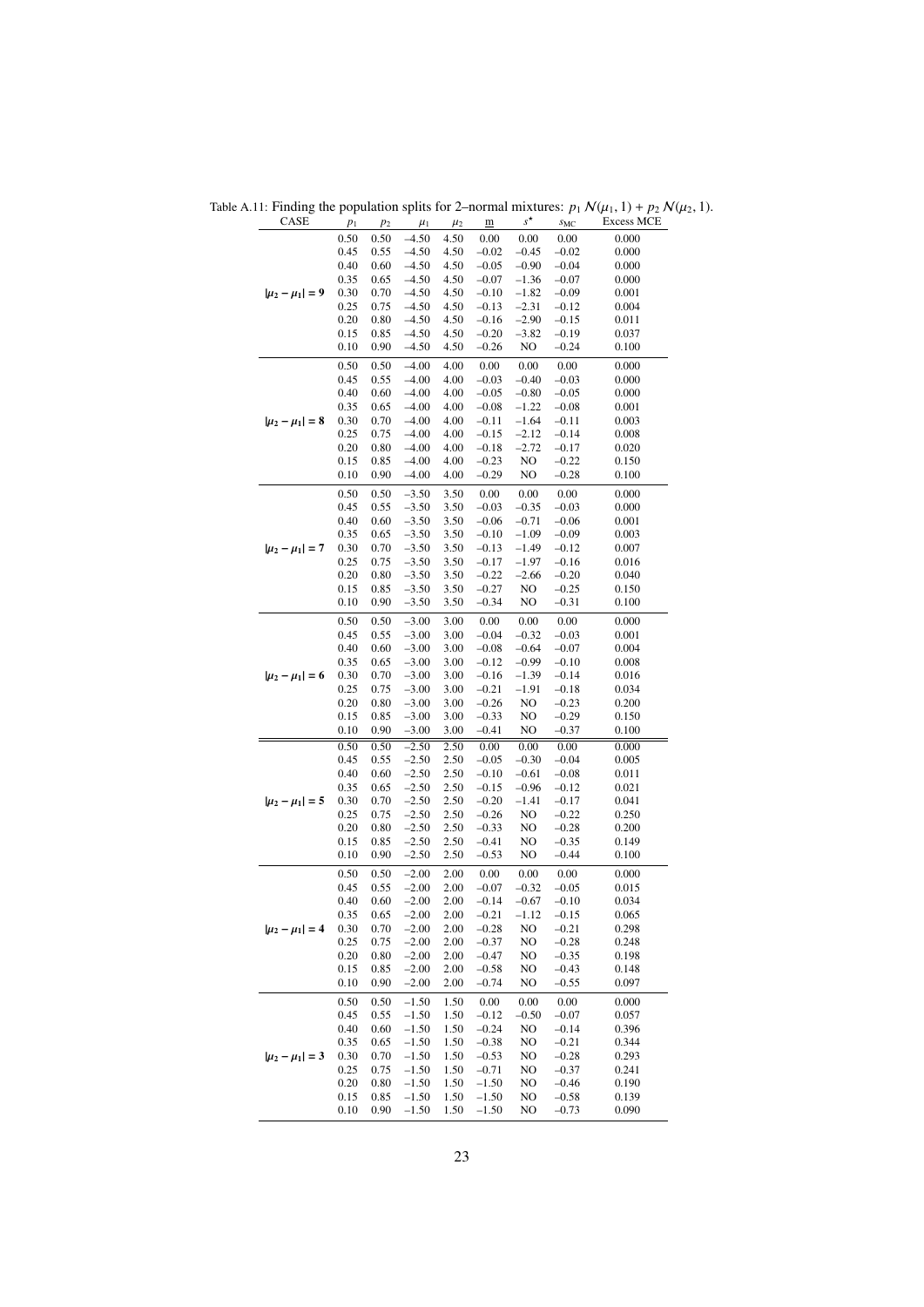- <span id="page-23-40"></span>[7] Y. Benjamini, Y. Hochberg, Controlling the false discovery rate: A practical and powerful approach to multiple testing, J. Roy. Statist. Soc. Ser. B (Methodological) 57, no. 1 (1995) 289–300.
- <span id="page-23-29"></span>[8] H.D. Bondell, B.J. Reich, Simultaneous regression shrinkage, variable selection, and supervised clustering of predictors with oscar, Biometrics 64 (2008) 115–123.
- <span id="page-23-37"></span>[9] T. Cai, W. Sun, W., 2016. Optimal screening and discovery of sparse signals with applications to multistage high throughput studies, J. Roy. Statist. Soc. Ser. B (Statistical Methodology) 79, no. 1 (2017) 197–223.
- <span id="page-23-4"></span>[10] Y.-b. Chan, P. Hall, Using evidence of mixed populations to select variables for clustering very high-dimensional data, J. Amer. Statist. Assoc.105, no. 490 (2010) 798–809.
- <span id="page-23-14"></span>[11] W.-C. Chang, On using principal components before separating a mixture of two multivariate normal distributions, J. Roy. Statist. Soc. Ser. C (Applied Statistics) 32, no. 3 (1983) 267–75.
- <span id="page-23-19"></span>[12] M.-Y. Cheng, P. Hall, Calibrating the excess mass and dip tests of modality, J. Roy. Statist. Soc. Ser. B 60 (1998) 579–589.
- <span id="page-23-27"></span>[13] E.C. Chi, K. Lange, Splitting methods for convex clustering, J. Comput. Graph. Statist. 24 (2015) 994–1013.
- <span id="page-23-17"></span>[14] H. Chipman, R. Tibshirani, Hybrid hierarchical clustering with applications to microarray data, Biostatistics 7 (2006) 286–301.
- <span id="page-23-9"></span>[15] P. Dalerba, T. Kalisky, D. Sahoo, P.S. Rajendran, M.E. Rothenberg, A.A. Leyrat, S. Sim, J. Okamoto, D.M. Johnston, D. Qian, et al., Single-cell dissection of transcriptional heterogeneity in human colon tumors, Nature Biotechnology 29 (2011) 1120–1127.
- <span id="page-23-23"></span>[16] D. Donoho, J. Jin, Higher criticism for detecting sparse heterogeneous mixtures, Ann. Statist. 32, no. 3 (2004) 962–994.
- <span id="page-23-24"></span>[17] D. Donoho, J. Jin, Higher criticism thresholding: Optimal feature selection when useful features are rare and weak. Proc. Nat. Acad. Sci. 105 (2008) 14790–14795.
- <span id="page-23-34"></span>[18] B. Efron, Large-scale inference: empirical Bayes methods for estimation, testing, and prediction. Vol. 1. Cambridge University Press, 2012.
- <span id="page-23-33"></span>[19] B. Efron, Size, power and false discovery rates, Ann. Statist. 35, no. 4 (2007) 1351–1377.
- <span id="page-23-35"></span>[20] B. Efron, R.J. Tibshirani, et al., Using specially designed exponential families for density estimation, Ann. Statist. 24 (1996) 2431–2461.
- <span id="page-23-0"></span>[21] A. Farcomeni, L. Greco, Robust Methods for Data Reduction, CRC press, London, 2016.
- <span id="page-23-3"></span>[22] J. Friedman, T. Hastie, R.J. Tibshirani, The Elements of Statistical Learning, Springer, Berlin, 2001.
- <span id="page-23-20"></span>[23] J.H. Friedman, J.J. Meulman, Clustering objects on subsets of attributes (with discussion), J. Roy. Statist. Soc. Ser. B 66 (2004) 815–849.
- <span id="page-23-43"></span>[24] C. Genest, A.-C. Favre, Everything you always wanted to know about copula modeling but were afraid to ask, J. Hydrol. Eng. 12 (2007) 347–368.
- <span id="page-23-44"></span>[25] C. Genest, J. Nešlehová, Copulas and copula models, in: Encyclopedia of Environmetrics, 2nd Ed. (A.H. El-Shaarawi, W.W. Piegorsch, Eds), Wiley, Chichester, 2012, pp. 541–553.
- <span id="page-23-10"></span>[26] G. Giecold, E. Marco, S.P. Garcia, L. Trippa, G.-C. Yuan, Robust lineage reconstruction from high-dimensional single-cell data, Nucleic Acids Research, 44, no. 14 (2016) e122–e122.
- <span id="page-23-38"></span>[27] J.A. Hartigan, Estimation of a convex density contour in two dimensions, J. Amer. Statist. Assoc. 82 (1987) 267–270.
- <span id="page-23-39"></span>[28] J.A. Hartigan, P. Hartigan, The dip test of unimodality, Ann. Statist. 13, no. 1 (1985) 70–84.
- <span id="page-23-1"></span>[29] J.A. Hartigan, M.A. Wong, Algorithm as 136: A *k*-means clustering algorithm, J. Roy. Statist. Soc. Ser. C 28 (1979) 100–108.
- <span id="page-23-42"></span>[30] S. Hochreiter, U. Bodenhofer, M. Heusel, A. Mayr, A. Mitterecker, A. Kasim, T. Khamiakova, S. Van Sanden, D. Lin, W. Talloen, L. Bijnens, H.W.H. G"ohlmann, Z. Shkedy, D.-A. Clevert, FABIA: Factor analysis for bicluster acquisition, Bioinformatics 26 (2010) 1520–1527.
- <span id="page-23-25"></span>[31] T.D. Hocking, A. Joulin, F. Bach, J.-P. Vert, Clusterpath an algorithm for clustering using convex fusion penalties, in: 28th International Conference on Machine Learning, 2011.
- <span id="page-23-26"></span>[32] H. Hoefling, A path algorithm for the fused lasso signal approximator, J. Comput. Graph. Statist. 19 (2010) 984–1006.
- <span id="page-23-7"></span>[33] G. James, D. Witten, T. Hastie, R.J. Tibshirani, An Introduction to Statistical Learning, Springer, New York, 2013.
- <span id="page-23-22"></span>[34] J. Jin, Z.T. Ke, W. Wang, Phase transitions for high dimensional clustering and related problems, arXiv preprint arXiv:1502.06952, 2015.
- <span id="page-23-5"></span>[35] J. Jin, W. Wang, et al., Influential features PCA for high dimensional clustering, Ann. Statist. 44 (2016) 2323–2359.
- <span id="page-23-15"></span>[36] I.M. Johnstone, A.Y. Lu, On consistency and sparsity for principal components analysis in high dimensions, J. Amer. Statist. Assoc. 104 (2009) 682–693.
- <span id="page-23-30"></span>[37] T. Ke, J. Fan, Y. Wu, Homogeneity in regression, arXiv preprint arXiv:1303.7409, 2013.
- <span id="page-23-36"></span>[38] J. Lindsey, Construction and comparison of statistical models, J. Roy. Statist. Soc. Ser. B (Methodological) 36, no. 3 (1974) 418–425.
- <span id="page-23-8"></span>[39] L. Liu, Y. Li, S. Li, N. Hu, Y. He, R. Pong, D. Lin, L. Lu, M. Law, Comparison of next-generation sequencing systems, BioMed Research International 2012, Article ID 251364, 11 pages
- <span id="page-23-21"></span>[40] W. Pan, X. Shen, X., Penalized model-based clustering with application to variable selection, J. Machine Learning Res. 8 (2007) 1145–1164.
- <span id="page-23-16"></span>[41] F. Paul, Y. Arkin, A. Giladi, D.A. Jaitin, E. Kenigsberg, H. Keren-Shaul, D. Winter, D. Lara-Astiaso, M. Gury, A. Weiner et al., Transcriptional heterogeneity and lineage commitment in myeloid progenitors, Cell 163 (2015) 1663–1677.
- <span id="page-23-11"></span>[42] P. Qiu, E.F. Simonds, S.C. Bendall, K.D. Gibbs Jr, R.V. Bruggner, M.D. Linderman, K. Sachs, G.P. Nolan, S.K. Plevritis, Extracting a cellular hierarchy from high-dimensional cytometry data with spade, Nature Biotechnology 29 (2011) 886–891.
- <span id="page-23-6"></span>[43] P. Radchenko, G. Mukherjee, Convex clustering via  $\ell_1$  fusion penalization, J. Roy. Statist, Soc. Ser. B (Statistical Methodology) (2017) doi: 10.1111/rssb.12226.
- <span id="page-23-18"></span>[44] W.M. Rand, Objective criteria for the evaluation of clustering methods, J. Amer. Statist. Assoc. 66 (1971) 846–850.
- <span id="page-23-2"></span>[45] P.J. Rousseeuw, L. Kaufman, Finding Groups in Data, Wiley Online Library, 19909
- <span id="page-23-12"></span>[46] N. Sen, G. Mukherjee, A.M. Arvin, Single cell mass cytometry reveals remodeling of human *t* cell phenotypes by varicella zoster virus, Methods 90 (2015) 85–94.
- <span id="page-23-31"></span>[47] X. Shen, H.-C. Huang, Grouping pursuit through a regularization solution surface, J. Amer. Statist. Assoc. 105, no. 490 (2010) 727–739.
- <span id="page-23-32"></span>[48] X. Shen, H.-C. Huang, W. Pan, Simultaneous supervised clustering and feature selection over a graph, Biometrika 99 (2012) 899–914.
- <span id="page-23-13"></span>[49] M.H. Spitzer, P.F. Gherardini, G.K. Fragiadakis, N. Bhattacharya, R.T. Yuan, A.N. Hotson, R. Finck, Y. Carmi, E.R. Zunder, W.J. Fantl et al. An interactive reference framework for modeling a dynamic immune system, Science 349 (2015) DOI: 10.1126/science.1259425.
- <span id="page-23-41"></span>[50] A.I. Su, M.P. Cooke, K.A. Ching, Y. Hakak, J.R. Walker, T. Wiltshire, A.P. Orth, R.G. Vega, L.M. Sapinoso, A. Moqrich, et al. Large-scale analysis of the human and mouse transcriptomes, Proc. Nat. Acad. Sci. 99 (2002), 4465–4470.
- <span id="page-23-28"></span>[51] K.M. Tan, D.M. Witten, Statistical properties of convex clustering, arXiv preprint arXiv:1503.08340, 2015.